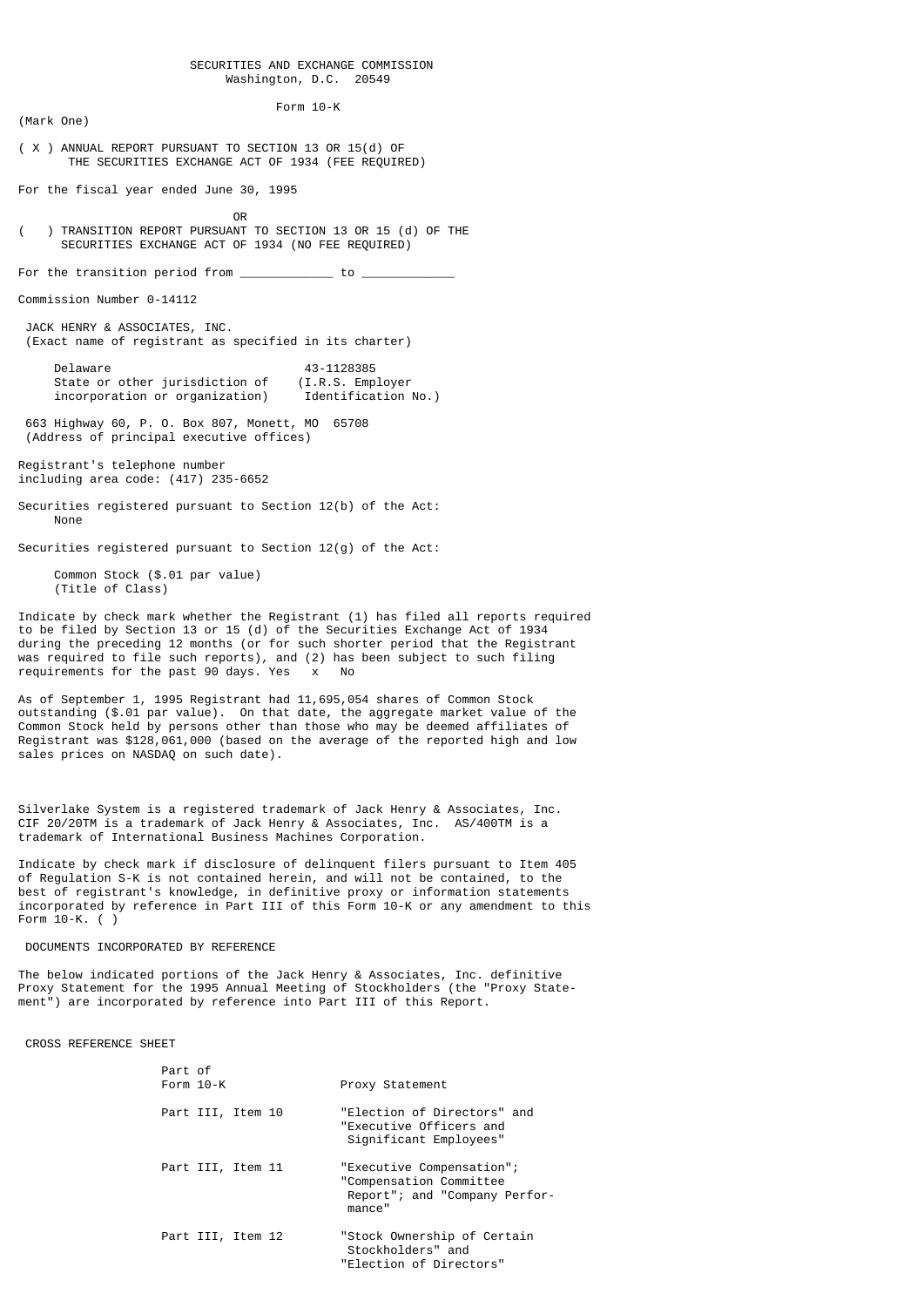PART I

# Item 1. Business

## INTEGRATED BANKING SOFTWARE SYSTEMS

OVERVIEW \_ Jack Henry & Associates, Inc. ("JHA" or the "Company") provides integrated computer systems for in-house data processing to banks and other financial institutions. JHA has developed several banking applications software systems which it markets, along with the computer hardware, to financial institutions throughout the United States and overseas. JHA also performs data conversion, software installation and software customization for the implementation of its systems, and provides continuing customer maintenance/support services after the systems are installed.

MARKETS AND COMPETITION \_ JHA's primary market consists of the approximately 12,800 commercial banks and other financial institutions in the United States with less than \$10 billion in total assets. Community banks and other financial institutions (assets under \$250 million) account for approximately 12,500 of that number. The population of community banks decreased by 3% in 1994. In 1994, statistics reported in "Automation in Banking 1995" showed that small financial institutions spent approximately \$23 billion on hardware, software, services and telecommunications. In-house vendors have 49% of the commercial banks as customers. Centralized off-site service bureaus provide data processing for 45% of those banks, down from two-thirds in the mid 80's. Many organizations provide data processing to banks through a service bureau approach. Some service bureaus are affiliated with large financial institutions which may have other relationships with potential bank customers, but this is less prevalent than in the past. Typically, a bank which is making a data processing decision will consider both service bureau and in-house alternatives.

Of the small-to-midsize banks with in-house installations, 42% utilize IBM hardware. Unisys Corporation and NCR have 28% and 19%, respectively. All other vendors are well under 10% shares of the in-house community bank market. In 1994, five of the top ten software providers in this market, ranked by number of installed customers, utilized IBM hardware. According to that survey, JHA had the most installed customers (approximately 950 at 12-31-94) of the IBM providers. Two other software providers had larger customer bases than JHA, but both of them enjoyed a more exclusive and less competitive relationship with their hardware supplier. Although the top ten software providers accounted for about 88% of in-house systems installed, the study identified 20 other software vendors in this arena. That number has been declining in recent years.

JHA believes that the primary competitive factors in software selection are comprehensiveness of applications, features and functions, flexibility and ease of use, customer support, references of existing customers, and hardware preferences and pricing. The price of the software and the related services is also a significant competitive factor which may be determinative, particularly for smaller banks. Management believes that JHA's results and the size of its customer base indicate that JHA generally compares favorably in the competitive factors. However, the in-house banking software industry contains several such companies, based upon the size of their respective customer bases. Half of the most successful competitors utilize IBM hardware.

PRODUCTS AND SERVICES \_ JHA's business and operations include three major categories which are software and installation, maintenance/support and hardware. Software includes the development and licensing of applications software systems and the conversion, installation and customization services required for the customer's installation of the systems. Maintenance/support consists of the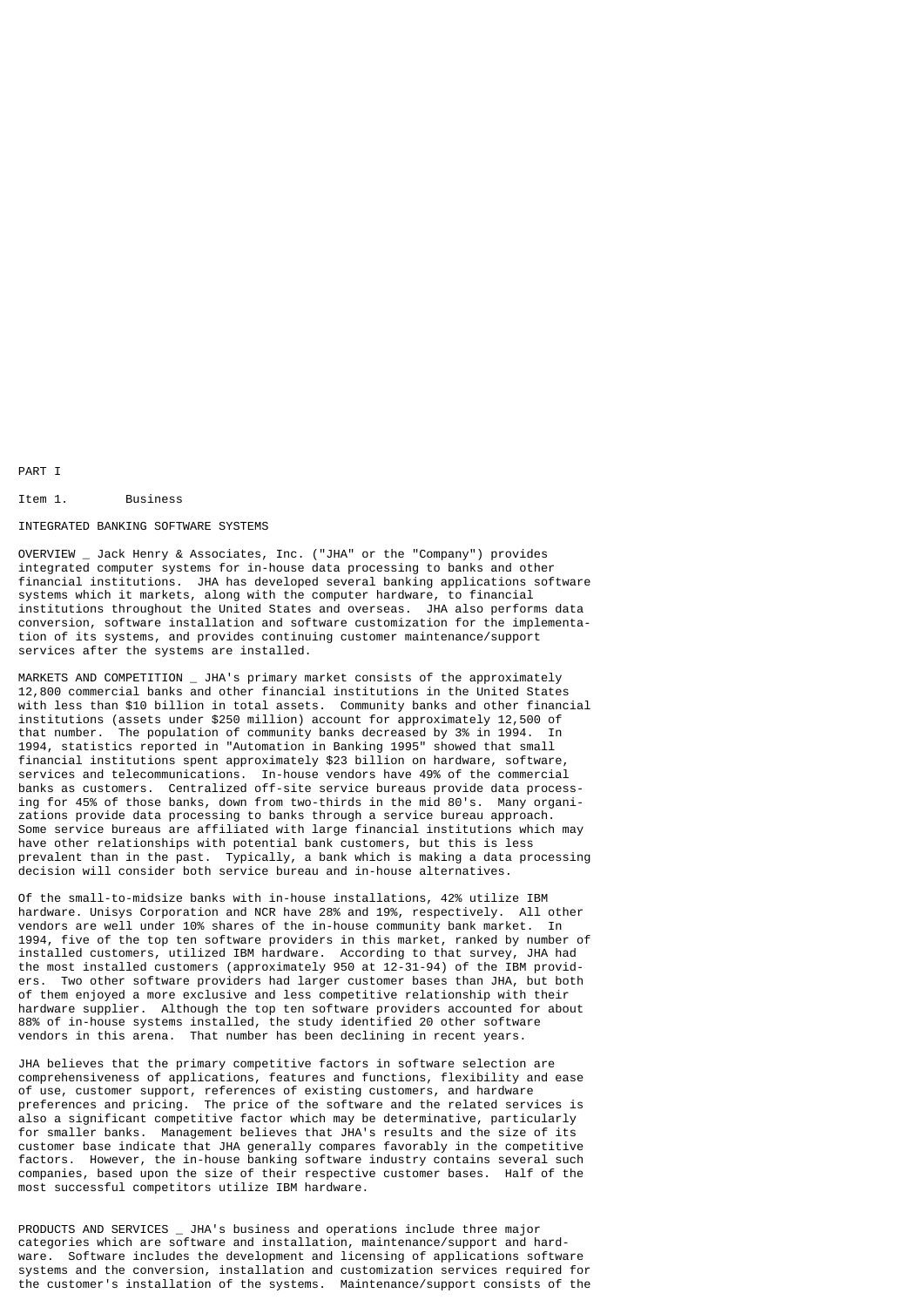ongoing services to assist the customer in operating the systems and to modify and update the software to meet changes in banking. Hardware relates to the sale (often referred to as remarketing) of both the computer equipment and the equipment maintenance on which the JHA software systems operate. The following table illustrates the significance of each of these three areas, expressed as a percentage of total revenues:

|                               |      | Year Ended June 30, |      |
|-------------------------------|------|---------------------|------|
|                               | 1995 | 1994                | 1993 |
| Software and Installation 33% |      | 34%                 | 29%  |
| Maintenance/Support           | 23%  | 18%                 | 18%  |
| Hardware                      | 44%  | 48%                 | 53%  |
| Total Revenues                | 100% | 100%                | 100% |

JHA's primary banking software systems are CIF 20/20TM and the Silverlake System. CIF 20/20 is the latest version of a series of systems that has evolved from JHA's original system which was first installed in 1977. It is written using RPG/400 to take advantage of the relational data base features and functions of the IBM AS/400TM. CIF/36, CIF/34 and CIF/32 are all predecessors of this software system, which ran on IBM System 36, 34 and 32 hardware. CIF 20/20 operates on IBM AS/400 and IBM System 36 hardware and is designed primarily for financial institutions with total assets ranging up to \$200 million. The Silverlake System was developed (rather than having been migrated from equipment with other architecture) by JHA in 1986 and 1987 to take advantage of the relational data base characteristics of IBM System 38 and AS/400 hardware. is designed generally for somewhat larger banks than CIF 20/20 and multi-bank groups in the asset range of \$100 million to \$10 billion. The computer equipment now being offered extends this system into the low end of the large bank arena, previously limited to "mainframe" computer systems. JHA is one of the few vendors that offers all its new customers truly native software products for use on the AS/400.

Each of the systems consists of several, fully integrated, applications software modules, such as Deposits, Loans, and General Ledger, and the Customer Information File (which is a centralized file containing customer data for all applications). The systems make extensive use of parameters established by the customer. The systems can be interfaced with (connected to) a variety of peripheral devices used in bank operations including teller machines, on-line teller terminals and magnetic character readers. JHA software is designed to provide maximum flexibility in meeting a bank's data processing requirements within a single system, minimizing data entry.

JHA devotes significant effort and expense to develop and continually upgrade and enhance its software. Upgrades and enhancement efforts are directed primarily through prioritized lists prepared by its national users organization and in response to changes in the banking environment. Bank regulation, by federal and state banking agencies, has a significant impact on JHA's software since JHA must maintain its systems in compliance with those regulations. JHA's research and development expenditures were \$1,264,000, \$914,000 and \$974,000 in FY '95, '94 and '93, respectively. Certain of the expenditures are required to be capitalized when incurred and then amortized to expense in subsequent periods. Including the effect of this amortization, the amount of research and development costs charged to expense in those years is \$1,114,000, \$952,000 and \$823,000, respectively.

The Company licenses CIF 20/20 and the Silverlake System under standard license agreements which provide the customer with a fully-paid, nonexclusive, nontransferable right to use the software for a term of 25 years on a single computer and for a single financial institution location upon payment of the license fee. Generally, license fees are payable 25% upon execution of a license agreement, 65% upon delivery of the software, and the balance at the installation of the last application module. The Company provides a limited warranty for its unmodified software for a period of 60 days from delivery. Under the warranty, the Company will correct any program errors at no additional charge to the customer.

JHA claims a proprietary interest in its software programs, documentation, methodology and know-how. It also utilizes copyright protection, trademark registration, trade secret laws and contract restrictions to protect its interest in these products.

JHA also provides data conversion and software installation services to assist its customers in implementing their JHA software system. JHA provides these services on an hourly or a fixed-fee basis, depending on the customers' preference. After a customer installation is complete, the customer is encouraged<br>(but not required) to contract with JHA for software maintenance/support. These (but not required) to contract with JHA for software maintenance/support. services, which are provided for an annual fee include updates of the software to meet regulatory requirements and telephone support to assist the customer in operating the system. JHA also offers maintenance services for hardware, providing customers who have contracted for this service with "one-call" system support covering hardware, system software and applications software. The hardware maintenance contract is between JHA and its customer. The actual hardware maintenance is performed by the hardware manufacturer under a contract between the manufacturer and JHA.

JHA also offers emergency facilities backup to its CIF 20/20 customers using its Emergency Mobile Processing Unit ("EMPU"). This is a self-contained unit containing the computer equipment needed to provide bank data processing. can be driven to a subscriber's location in the event their equipment is destroyed in a fire or natural disaster.

Hardware manufacturers enter into marketing and other arrangements with software companies, such as JHA, because each depends upon the products of the other.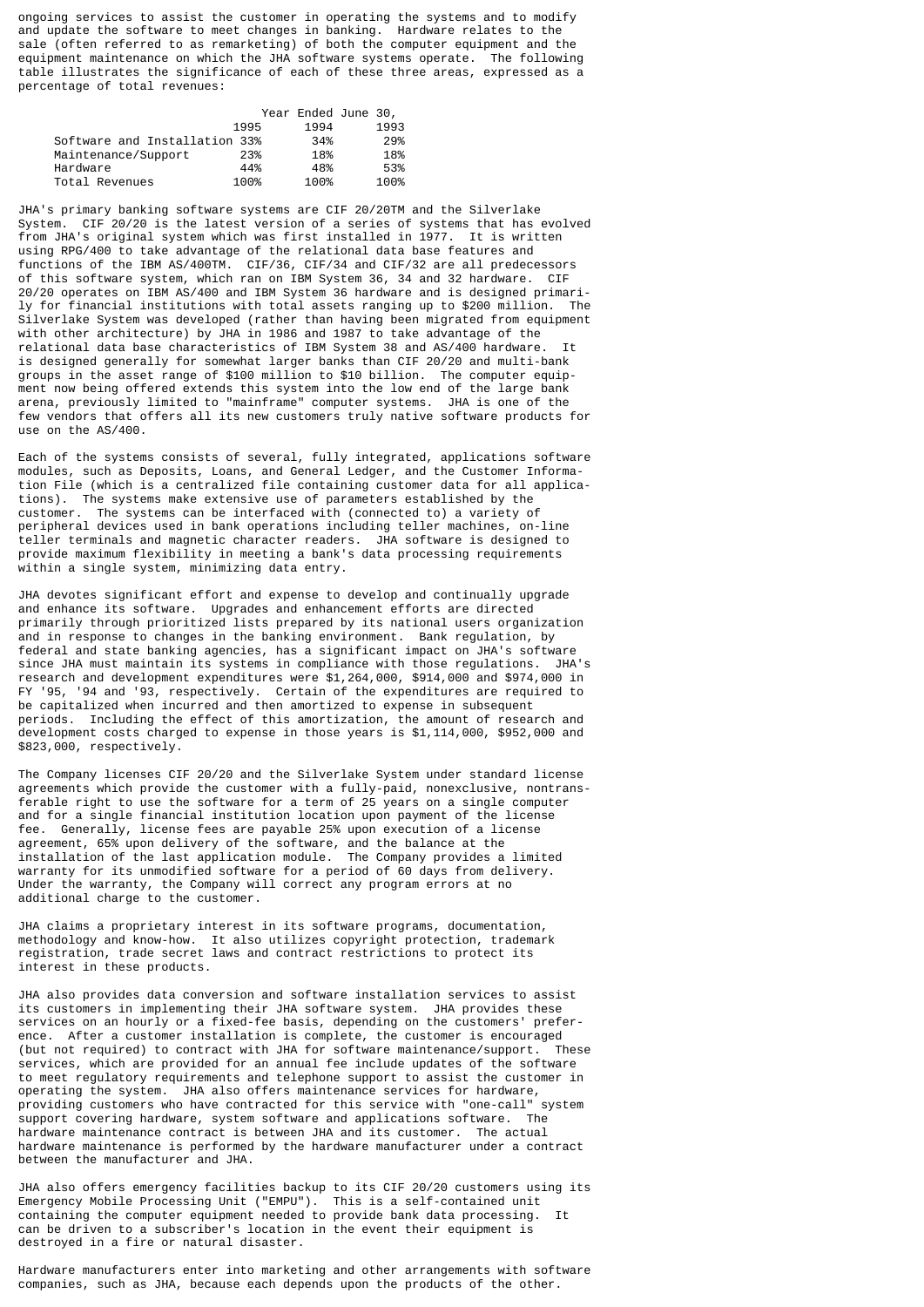These arrangements generally include financial incentives paid by the manufacturer to the software company. They may be structured as hardware commissions based upon hardware sold by the manufacturer in conjunction with the company's software or as a remarketer arrangement. A remarketer arrangement allows the software company to purchase hardware from the manufacturer at a discount and sell (remarket) it to customers along with the company's software. Remarketer arrangements usually require the software company to assume more of the marketing and customer contact responsibilities. The margin earned by a remarketer on hardware it sells is generally greater than the amounts received on commission-type arrangements. Remarketer arrangements are generally not exclusive. All of the major hardware manufacturers, except one, have more than one software company as remarketers of their hardware in the banking industry. Effective January 1, 1995, JHA renewed its industry remarketer (IR) agreement with IBM that has a one year term. The Company continues to operate under the IBM Business Partner marketing program.

The IR agreement allows JHA to sell IBM's newest mid-range computer system, the AS/400, along with its banking software system. It also allows JHA to provide upgraded and additional equipment to its existing IBM customers. IBM hardware maintenance will also continue to be offered to customers, providing "one-call" customer support service for hardware, system software and applications software support.

MARKETING JHA markets its products throughout the United States using sales representatives who are employed by and work directly for JHA. The Company offers both Silverlake System and CIF 20/20 through the efforts of its company sales representatives.

JHA's primary market is commercial banks. JHA has not devoted significant marketing and sales efforts to other financial institutions such as savings and loans or credit unions. JHA does have some savings and loan and savings bank customers, but most of them operate more like a commercial bank than a traditional thrift institution. With its current range of products, JHA systems are<br>appropriate for all but the largest regional money center banks. Most of the appropriate for all but the largest regional money center banks. Most of the sales effort and success has been in banks from \$2 million to \$2 billion in total assets.

BankVision, operating as a separate subsidiary, has installations in Colombia, Indonesia, the Caribbean and the Philippines. During 1995 and the near term, BankVision's primary focus will be on Colombia and surrounding areas in Latin America. A combination of direct sales representatives and independent distributors is used to market BankVision's product for the international bank marketplace.

JHA also has a few installations in the Caribbean and one in West Africa through the marketing efforts of its small foreign sales corporation, Jack Henry International Limited ("JHI"). JHI's international sales have historically accounted for substantially less than 5% of JHA's revenues. During FY 90, JHI was instrumental in the formation of a 25% owned affiliate, Silverlake System Sdn Bhd ("SSSB") based in Kuala Lampur, Malaysia. SSSB is currently working with IBM Malaysia and is modifying the Silverlake System for operation in that country. The modified Silverlake System will be known as the Asian Pacific Version of Silverlake System. SSSB is in the process of installing the Asian Pacific Version of Silverlake System in a major Malaysian bank. SSSB has agreed to pay JHI 50% of all software revenues for the right to license the Asian Pacific Version of Silverlake System in Malaysia and certain other countries in the Far East.

The Company's backlog of business was \$16,374,000 at June 30, 1995. This was the largest backlog at any quarter end in JHA's history. Backlog at August 31, 1995 was \$7,940,000.

## OTHER INFORMATION

# **SUBSIDIARIES**

From July 1, 1992 through June 30, 1995, the Company has had the following subsidiaries and affiliates:

| Company<br>International, Ltd. | Effective Dates<br>Jack Henry July '86 - Present | Percent Ownership<br>100% | Comments<br>Markets<br>USA prod-<br>ucts outside<br>the U.S.                                       |
|--------------------------------|--------------------------------------------------|---------------------------|----------------------------------------------------------------------------------------------------|
| Sdn Bhd                        | Silverlake System June '89 - Present             | 25%                       | Markets,<br>installs and<br>supports the<br>Asian<br>Pacific<br>Version of<br>Silverlake<br>System |
| Software, Ltd.                 | BankVision August '93 - Present                  | 100%                      | Markets<br>banking<br>products<br>outside the<br>U.S.                                              |
|                                | CommLink Corp. July `94 - Present                | 100%                      | Markets ATM                                                                                        |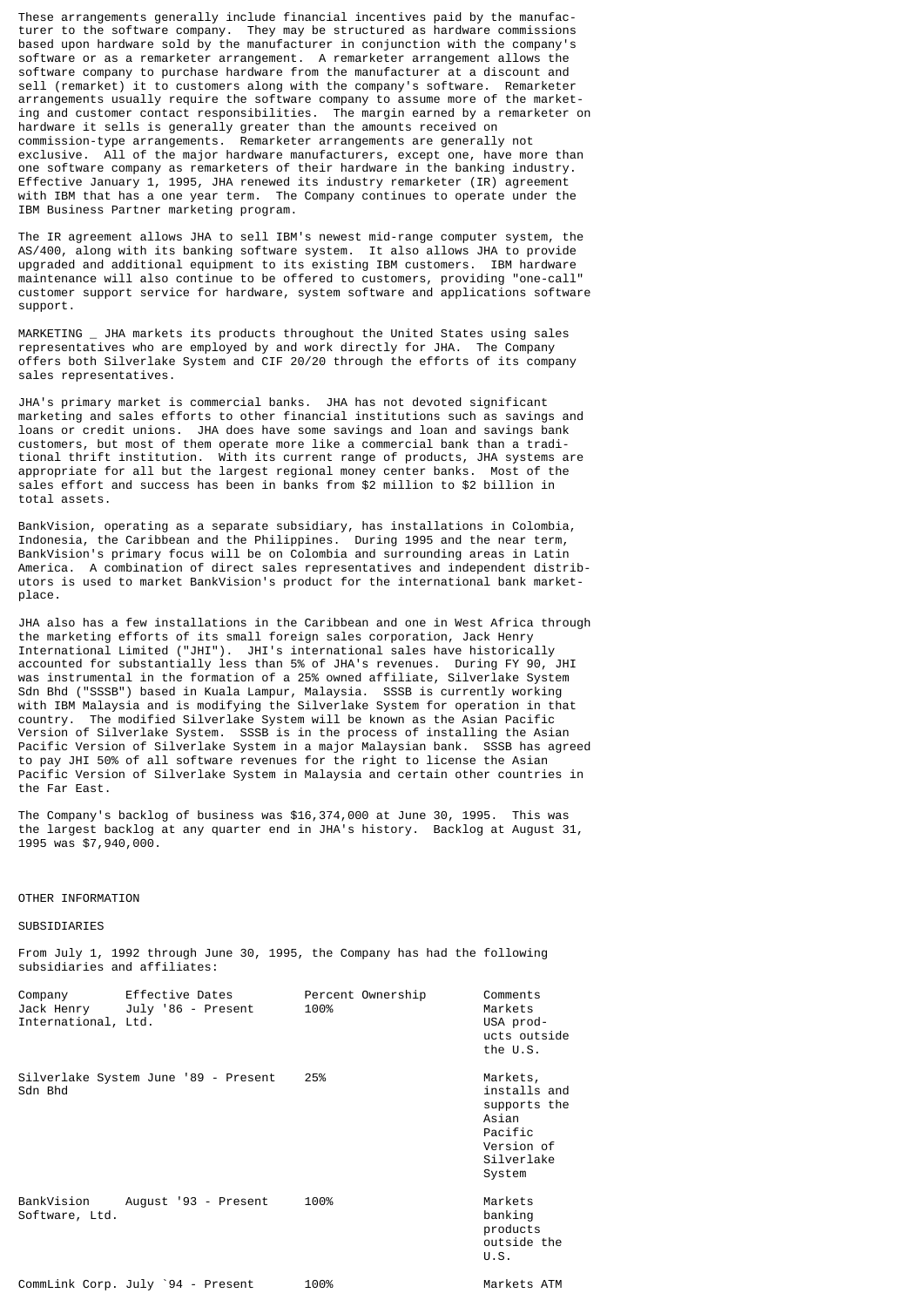switching products and services and the services of the services of the services of the services of the services of the services of the services of the services of the services of the service of the service of the service of the service of the s

Liberty June 30, 1995 100% 100% Markets<br>Software, Inc. (1995) 100% 100% 100% Liberty Software, Inc. the contract of the contract of the contract of the contract of the contract of the contract of the contract of the contract of the contract of the contract of the contract of the contract of the contract of

system in the system of the system of the system of the system of the system of the system of the system of the  $\sim$ throughout<br>the U.S. the U.S.

## Corporate History

JHA was incorporated in Missouri in 1977 and was privately held until November 1985 when it sold 725,000 shares of its common stock to the public (along with 375,000 shares sold by stockholders). JHA also reincorporated in Delaware at that time. The Company became subject to periodic reporting and certain other requirements of the Securities Exchange Act of 1934 as a result of that initial public stock offering. The common stock was then qualified for quotation on the National Market System of the NASDAQ interdealer quotation system. The Company's stock symbol is JKHY.

A 50% stock dividend paid March 3, 1992, another 50% stock dividend paid March 8, 1993 and a 33 1/3% stock dividend paid March 10, 1994 combined with new shares issued under stock options exercised have increased the total number of shares of common stock outstanding to 11,695,054 as of September 1, 1995.

#### Employees

As of August 17, 1995, the Company had 295 full-time employees. The Company's employees are not covered by a collective bargaining agreement and there have been no labor-related work stoppages. The Company considers its employee relations to be good.

#### Item 2. Properties

The Company owns approximately 52 acres located in the town of Monett, Missouri on which it maintains three existing office buildings totaling 20,900 square feet and a maintenance building.

The Company owns three aircraft which are utilized for business purposes. Many of the Company's customers are located in communities which do not have adequate commercial airline service. The Company uses its airplanes in connection with installation, maintenance and sales of its systems. Transportation costs for installation and other customer services are billed to the Company's customers. The Company leases property, which includes real estate, a hangar, and related facilities at the Monett, Missouri municipal airport. In addition, JHA leases a smaller plane for shorter flights and fewer passengers.

Item 3. Legal Proceedings

None.

Item 4. Submission of Matters To A Vote of Security Holders

None.

# PART II

## Item 5. Market for Registrant's Common Equity and Related Stockholder Matters

The Company's common stock is traded in the over-the-counter market and is quoted on the NASDAQ - National Market System under the symbol JKHY. The following table shows the reported closing sales prices for the common stock during the last two fiscal years. Prices have been adjusted for stock dividends as appropriate.

|                                    | Low                              |
|------------------------------------|----------------------------------|
| \$9.50<br>10.25<br>11.75<br>15.25  | \$7.50<br>8.13<br>8.75<br>10.00  |
| High                               | Low                              |
| \$11.81<br>12.75<br>11.81<br>10.75 | \$8.63<br>10.88<br>10.25<br>6.50 |
|                                    | High                             |

The Company paid cash dividends of \$.045 per share (split adjusted) May 25, 1993, September 23, 1993, December 16, 1993 and March 10, 1994. A 33 1/3% stock dividend was paid March 10, 1994. A cash dividend of \$.05 per share was paid May 27, 1994, September 23, 1994 and December 15, 1994. Cash dividends of \$.0575 per share were paid March 15, 1995 and May 26, 1995. Further, a cash dividend of \$.0575 per share was declared on August 25, 1995, payable September 22, 1995 to stockholders of record on September 8, 1995.

The Company established a practice of paying quarterly dividends at the end of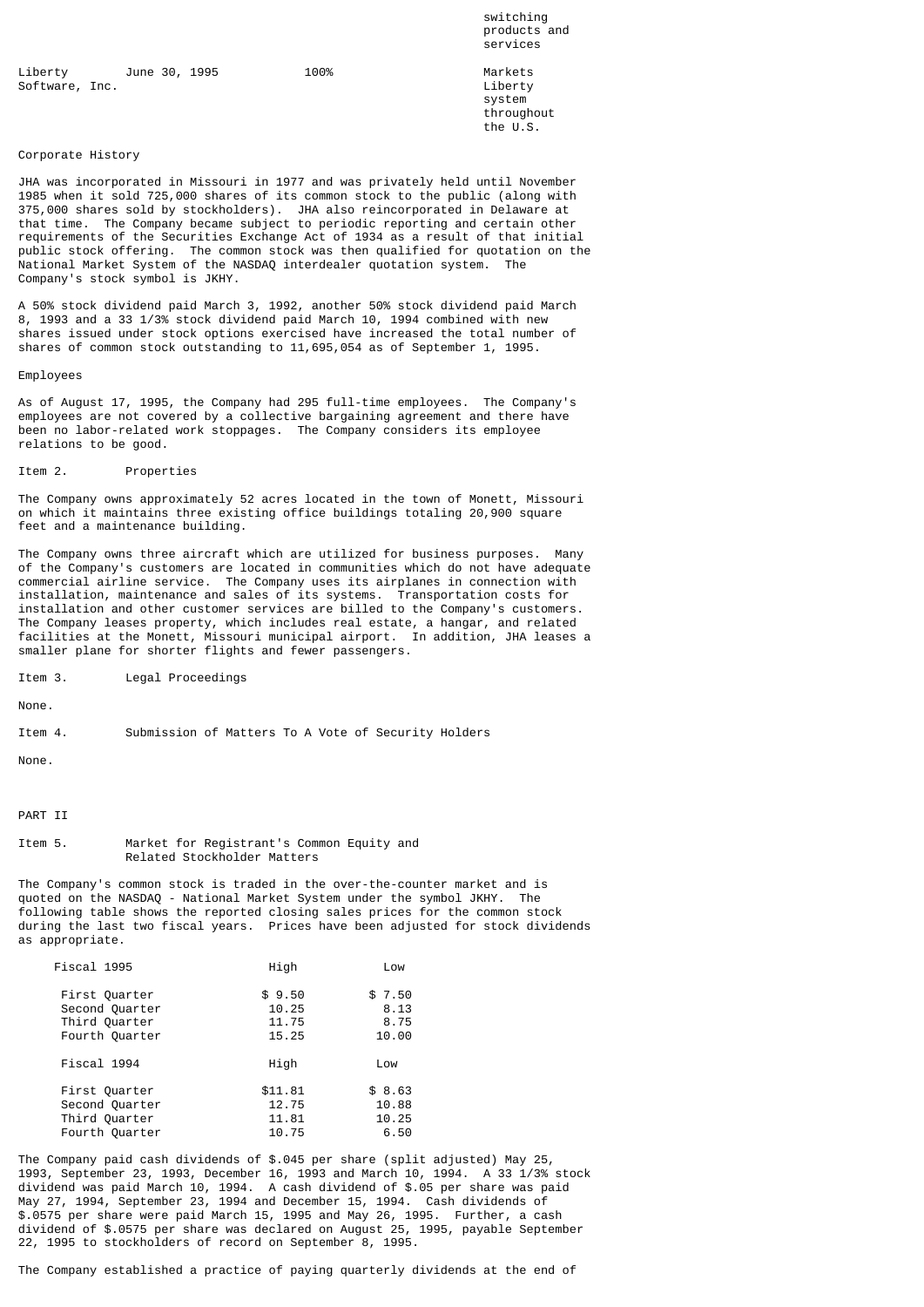FY 1990. Payment of dividends will continue to be at the discretion of the Board of Directors and will depend, among other factors, upon the earnings, capital requirements, and operating and financial condition of the Company. The Company does not foresee any changes in its dividend practices in the immediate future.

As of August 29, 1995, there were 5,157 holders of the Company's common stock.

Item 6. Selected Financial Data

# Selected Financial Information (In Thousands, Except Per Share Information)

|                                                                                      | YEAR ENDED JUNE 30, |                          |                        |                  |                  |
|--------------------------------------------------------------------------------------|---------------------|--------------------------|------------------------|------------------|------------------|
| INCOME STATEMENT DATA<br>Gross revenue (1)                                           | 1995<br>\$46,124    | 1994<br>\$38,390         | 1993<br>\$32,589       | 1992<br>\$23,896 | 1991<br>\$20,737 |
| Income from continuing operations                                                    | \$7,978             | \$6,259                  | \$5,272                | \$<br>3,892      | \$2,181          |
| Income from discontinued FinSer<br>operations<br>(net of applicable income taxes)(2) |                     | $\overline{\phantom{a}}$ | \$<br>101              | \$<br>67         |                  |
| Extraordinary income from Unisys settlement                                          |                     |                          | 886<br>\$              |                  |                  |
| NET INCOME                                                                           | \$7,978             | \$6,259                  | \$6,259                | \$3,959          | \$2,181          |
| INCOME PER SHARE(3):<br>CONTINUING OPERATIONS                                        | \$<br>.66           | \$<br>.52                | \$<br>.45              | \$<br>.35        | \$<br>.20        |
| EXTRAORDINARY INCOME<br>NET INCOME                                                   | \$<br>.66           | \$<br>.52                | .08<br>\$<br>\$<br>.54 | \$<br>.36        | \$<br>.20        |
| DIVIDENDS DECLARED PER SHARE(3)                                                      | \$<br>. 22          | \$<br>.19                | \$<br>.17              | \$<br>. 14       | \$<br>.08        |

| BALANCE SHEET DATA<br>Working capital |                 | JUNE 30,         |                                      |                 |                 |
|---------------------------------------|-----------------|------------------|--------------------------------------|-----------------|-----------------|
|                                       | 1995<br>\$(666) | 1994<br>\$11,181 | 1993<br>\$7.394                      | 1992<br>\$6,236 | 1991<br>\$3,413 |
| Total assets<br>Long-term debt        | \$58,721<br>-   | \$38,347         | \$29,908<br>$\overline{\phantom{a}}$ | \$22,078        | \$17,615        |
| Stockholders' equity                  | \$29,484        | \$23,650         | \$17,639                             | \$12,393        | 9,164<br>\$     |

Notes:

(1) Gross revenue includes software licensing and installation revenues; support revenues; and hardware sales and commissions; less all sales returns and allowances.

- (2) FinSer Capital Corporation and its subsidiaries ("FinSer") were included by the Company up through and including June 30, 1990. FinSer's financial results for its operations since that period are reported as discontinued operations.
- (3) Prior year numbers have been adjusted to reflect the 50% stock dividends paid March 3, 1992, the 50% stock dividend paid March 8, 1993 and the 33 1/3% stock dividend paid March 10, 1994.

# Item 7. Management's Discussion and Analysis of Results of Operations and Financial Condition

# RESULTS OF OPERATIONS

Introduction - All of the revenues (and costs and expenses) in the statement of operations relate to JHA's continuing operations, i.e., the installation and support of banking software systems that JHA developed and the marketing of the JHA software along with computer hardware manufactured by others to provide a complete data processing system for in-house operation in financial institu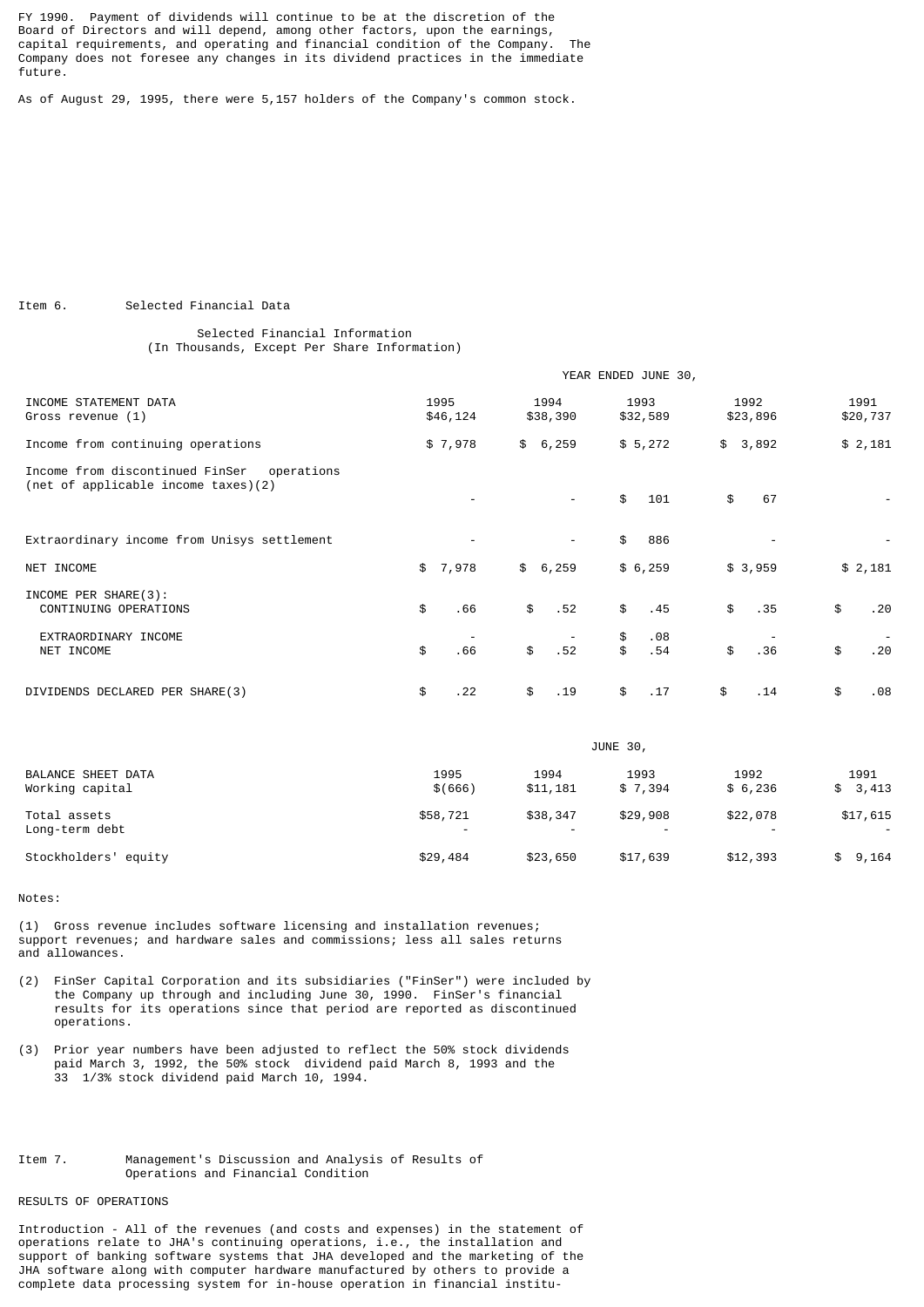tions.

Total revenues, presented in the statement of operations, include software licensing and installation revenues; maintenance/support and services revenues; and hardware sales and maintenance revenues.

Business operations for FY '95 and '94 reflect the continued focus on JHA's IBM-based software systems. Results of operations for JHA's banking system business in each of the last two fiscal years are discussed separately below.

# FY '95 REVENUE:

Revenues increased 20% to \$46,124,000, establishing a new record for the fifth straight year. Each of the major revenue components were higher than the previous year's mark. JHA's domestic products and services continued their strong growth fueled by continued strong demand for the Company's quality offerings. The Company's size and reputation for quality products and services continues to enhance its position in the marketplace.

All major revenue categories experienced gains as a result of growth in both the Company's domestic products - CIF 20/20 and Silverlake System. CommLink's revenues from its ATM transaction switching contributed significantly to the growth in maintenance/support and service revenues.

Growth is expected in each category of revenues. The Company's new check imaging product and the recent SECTOR and Liberty acquisitions plus continued growth in domestic product sales are expected to enhance all categories. CommLink is expected to enhance the software and installation and the maintenance/support and service categories.

COST OF SALES:

The 12% increase in cost of sales was quite favorable relative to the 20% increase in sales. Hardware costs increased approximately one and one-half percent more than the related revenue increase. This was consistent with

expectations. The cost of services increase of 15% was significantly better than the 28% increase in non-hardware revenues.

# GROSS PROFIT:

Gross profit increased 30% above last year's level. The gross margin percentage increased to 50%, up from 47% last year. This result is very consistent with expectations considering the sales mix.

OPERATING EXPENSES: Operating expenses increased 26% over last year's total. All the Company's operating units contributed to this increase.

OTHER INCOME (EXPENSE):

The decrease was due to the Company returning to a more normal level of Other, net because of a significant one-time gain last year as a result of collecting amounts previously deemed uncollectible.

#### FY '94

REVENUE:

Revenues for Fiscal '94 for the fourth year in a row established a new record, increasing 18 percent. Each major revenue component increased over the previous year. This marks the fourth consecutive year in which each revenue component increased over the previous year, some quite significantly. The Company's domestic offerings, CIF 20/20 and Silverlake System, were each contributors to the growth. The overall increase was fueled by the continued strong demand for JHA's products.

Software and installation increased 41% over last year. Both domestic products were contributors to the increase, with Silverlake providing a larger absolute and percentage increase. Also, BankVision Software, Ltd., which operates as a subsidiary of the Company, added \$1.9 million in international sales of its products and services. Sales of the domestic products are expected to grow at a slower rate in the future while sales of BankVision offerings are expected to accelerate.

Maintenance/support and service revenue increased 16%. This should continue to grow as software licenses, both CIF 20/20 and Silverlake, are sold, but at a somewhat slower rate. Further, this revenue component should be aided by the continued upgrading of existing customers to the latest version of our CIF 20/20<br>software. BankVision contributed only slightly in this category. Its contribu-BankVision contributed only slightly in this category. Its contributions should increase in the future, and the CommLink acquisition (July 1994), should further enhance these revenues.

The number of sales, size and the mix of sales contributed to the 6% increase in hardware sales. Hardware sales would be expected to grow only slightly, if any, in the future, as a result of the continued reduction in price of hardware relative to the computer power purchased.

# COST OF SALES:

Cost of sales experienced a 10% increase over Fiscal '93. The 7% cost of hardware sold increase was quite consistent with the increase in hardware sales. The Company continued to maintain its margin percentage. However, margins are expected to decline slightly in the future. The cost of services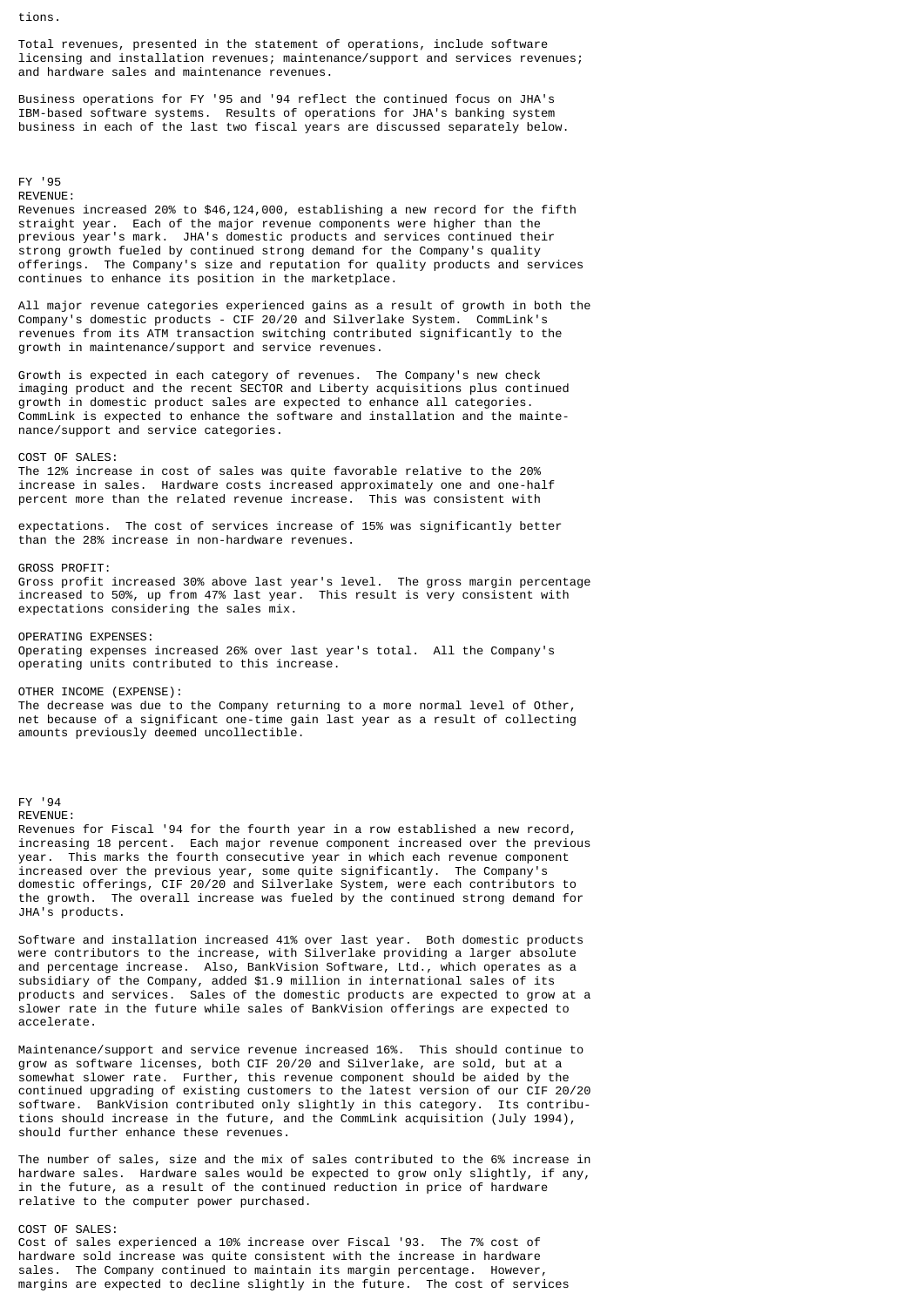only increased 19%, much less than the 32% increase in software/installation and maintenance revenues. GROSS PROFIT:

The gross profit percentage increased to 47% up from 43% last year. This is consistent with expectations when the mix of sales is more heavily weighted toward software and services, both much more profitable than hardware. Overall gross profit increased 28% over 1993.

OPERATING EXPENSES: Operating expenses increased \$2.3 million, or 34% above FY '93. This is more

than the 18% revenue increase, but only slightly more than the 28% increase in gross profit. BankVision contributed 60% of the increase. Operating expenses for the Company's core business increased only 15%, comparing favorably to its own gross profit increase of 18%. The core business continues to gain efficiencies and leverage more profit to the bottom line as it grows. The selling/marketing and general/administrative categories experienced the largest increases. The increases were primarily in salaries (additional personnel), commissions (due to higher sales productivity) and benefits and travel.

## OTHER INCOME (EXPENSE):

The increase was due to an increase in interest income as a result of more investment funds available throughout the year combined with a one-time increase in other income as a result of collecting amounts previously deemed uncollectible.

# FINANCIAL CONDITION

Liquidity - JHA's liquidity position (cash plus short-term investments minus working capital borrowings) at June 30, 1995, has decreased to \$8,073,000 from \$11,671,000. The decrease is due primarily to improved profitability and operating results; increased sales of the Company's software systems; and reductions in expenses offset by outlays for acquisitions in June 1995. The Company's negative working capital of \$666,000 primarily results from the June 1995 acquisitions. Related cash payouts of \$7 million in June 1995 and an additional \$5.4 million in accrued acquisition costs were the most significant contributors.

The Company believes that its liquid assets on hand and those being generated by incompany bosts of sufficient to meet its cash needs and requirements for FY<br>15 Seperations are sufficient to meet its cash needs and requirements for FY Further, it believes that cash and short-term investments will increase significantly during the first quarter of FY '96 due to the payments from annual software maintenance billings that are a major part of the \$16,740,000 trade receivables at June 30, 1995. JHA has available lines of credit totaling \$2,215,000, although the Company expects its use of these lines to be minimal during the next fiscal year.

Capital Requirements and Resources - JHA generally uses existing resources and funds generated from operations to meet its capital requirements. In the current fiscal year, capital expenditures of \$2,647,000 were made for expansion of facilities and additional equipment and were funded from cash generated by operations. The most significant expenditures were for upgrades and additions related to the Company's aircraft. The Company currently has no long-term debt. The Company anticipates capital expenditures to be approximately \$2,000,000 within the next 12 months. These expenditures will be funded from funds generated by operations.

Subsequent to June 30, 1995, the Company's Board of Directors declared a cash dividend of \$.0575 per share on its common stock payable on September 22, 1995 to stockholders of record as of September 8, 1995. The Board has indicated that it plans to continue paying dividends so long as the Company's financial picture continues to be favorable. The Company believes it has sufficient funds for this purpose without incurring any debt.

Item 8. Financial Statements and Supplementary Data

## Index to Financial Statements

| Independent Accountants' Report                                                                         | 13 |
|---------------------------------------------------------------------------------------------------------|----|
| Financial Statements:                                                                                   |    |
| Consolidated Statements of Income,<br>Years Ended June 30, 1995, 1994 and 1993                          | 14 |
| Consolidated Balance Sheets,<br>June 30, 1995 and 1994                                                  | 15 |
| Consolidated Statements of Changes in Stockholders' Equity,<br>Years Ended June 30, 1995, 1994 and 1993 | 16 |
| Consolidated Statements of Cash Flows,<br>Years Ended June 30, 1995, 1994 and 1993                      | 17 |
| Notes to Consolidated Financial Statements                                                              | 18 |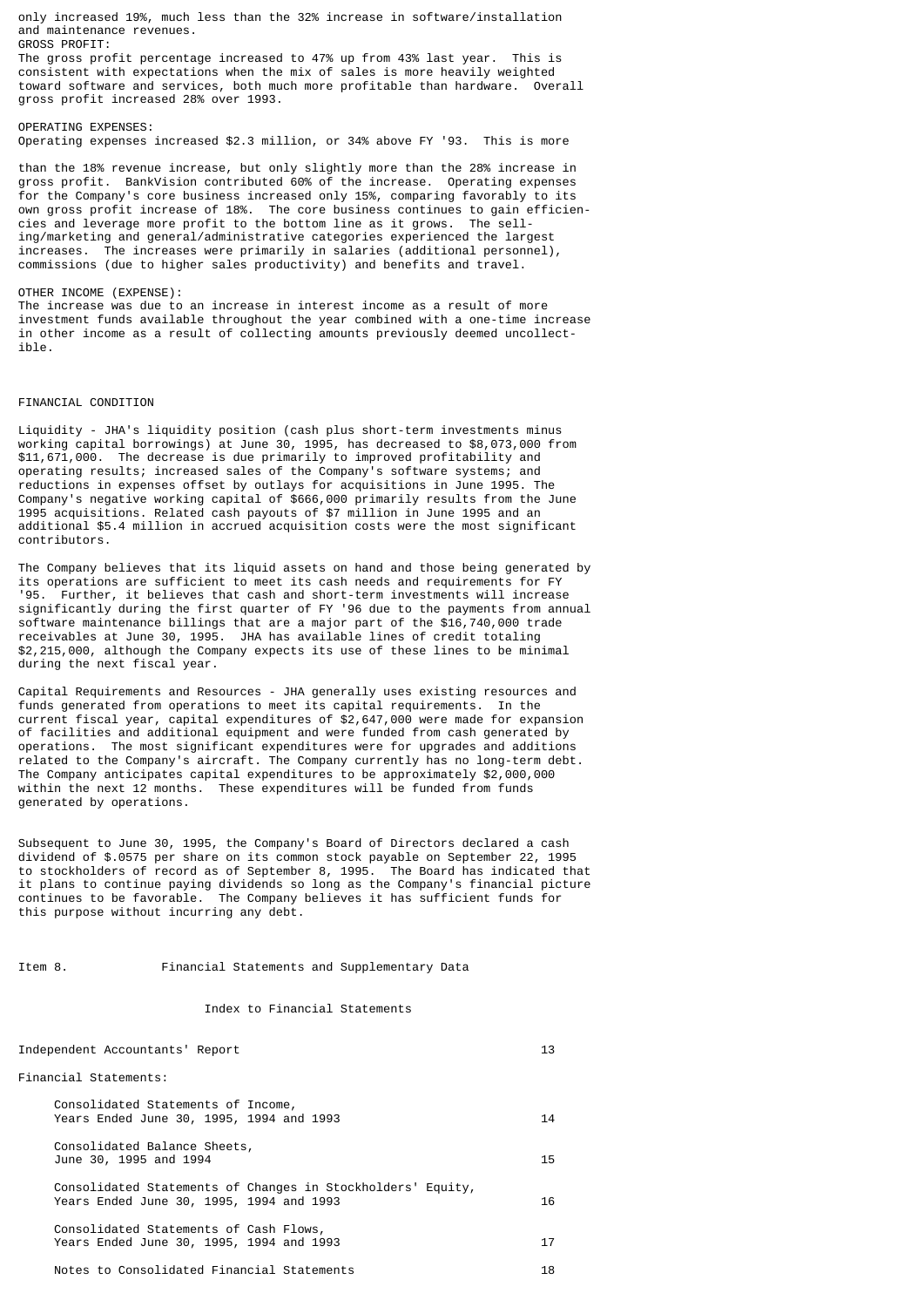Financial Statement Schedules:

There are no schedules included because they are not applicable or the required information is shown in the consolidated financial statements or notes thereto.

Independent Accountants' Report

Board of Directors Jack Henry & Associates, Inc. Monett, Missouri

We have audited the accompanying consolidated balance sheets of JACK HENRY & ASSOCIATES, INC. AND SUBSIDIARIES as of June 30, 1995 and 1994, and the related consolidated statements of income, changes in stockholders' equity and cash flows for each of the three years in the period ended June 30, 1995. These financial statements are the responsibility of the Company's management. Our responsibility is to express an opinion on these financial statements based on our audits.

We conducted our audits in accordance with generally accepted auditing stan-<br>dards. Those standards require that we plan and perform the audit to obtain Those standards require that we plan and perform the audit to obtain reasonable assurance about whether the financial statements are free of material misstatement. An audit includes examining, on a test basis, evidence supporting the amounts and disclosures in the financial statements. An audit also includes assessing the accounting principles used and significant estimates made by management, as well as evaluating the overall financial statement presentation. We believe that our audits provide a reasonable basis for our opinion.

In our opinion, the consolidated financial statements referred to above present fairly, in all material respects, the financial position of JACK HENRY & ASSOCIATES, INC. AND SUBSIDIARIES as of June 30, 1995 and 1994, and the results of its operations and its cash flows for each of the three years in the period ended June 30, 1995, in conformity with generally accepted accounting principles.

BAIRD, KURTZ & DOBSON

August 11, 1995 Joplin, Missouri

# JACK HENRY & ASSOCIATES, INC. AND SUBSIDIARIES CONSOLIDATED STATEMENTS OF INCOME (In Thousands, Except Per Share Data)

|                                                       |           | YEAR ENDED JUNE 30, |           |
|-------------------------------------------------------|-----------|---------------------|-----------|
|                                                       | 1995      | 1994                | 1993      |
| <b>REVENUE</b>                                        |           |                     |           |
| Software licensing & installation                     | \$15,063  | \$13,177            | \$9,321   |
| MAINTENANCE/SUPPORT & SERVICE                         | 10,458    | 6,821               | 5,871     |
| HARDWARE SALES & COMMISSIONS                          | 20,603    | 18,392              | 17,397    |
| TOTAL REVENUES                                        | \$46,124  | \$38,390            | \$32,589  |
| COST OF SALES                                         |           |                     |           |
| COST OF HARDWARE                                      | \$15,181  | \$13,750            | \$12,885  |
| COST OF SERVICES                                      | 7,765     | 6,763               | 5,694     |
| TOTAL COST OF SALES                                   | \$22,946  | \$20,513            | \$18,579  |
| <b>GROSS PROFIT</b>                                   | \$23,178  | \$17,877            | \$14,010  |
| <b>OPERATING EXPENSES</b>                             |           |                     |           |
| SELLING AND MARKETING                                 | \$5,395   | \$4,679             | \$3,703   |
| RESEARCH AND DEVELOPMENT                              | 1,114     | 952                 | 823       |
| GENERAL AND ADMINISTRATIVE                            | 4,866     | 3,404               | 2,222     |
| TOTAL OPERATING EXPENSES                              | \$11,375  | \$9,035             | \$6,748   |
| OPERATING INCOME FROM CONTINUING OPERATIONS           | \$11,803  | \$8,842             | \$7,262   |
| Percent of total revenue                              | 25.6%     | 23.0%               | 22.3%     |
| OTHER INCOME (EXPENSE)                                |           |                     |           |
| INTEREST AND DIVIDEND INCOME - NET                    | \$<br>746 | 612<br>$\mathbb{S}$ | 539<br>\$ |
| OTHER, NET                                            | 93        | 350                 | 88        |
| TOTAL OTHER INCOME                                    | \$<br>839 | 962<br>\$           | \$<br>627 |
| INCOME FROM CONTINUING OPERATIONS BEFORE INCOME TAXES | \$12,642  | \$9,804             | \$7,889   |
| PROVISION FOR INCOME TAXES (Note 7)                   | 4,664     | 3,545               | 2,617     |
| INCOME FROM CONTINUING OPERATIONS                     | \$7,978   | \$6,259             | \$5,272   |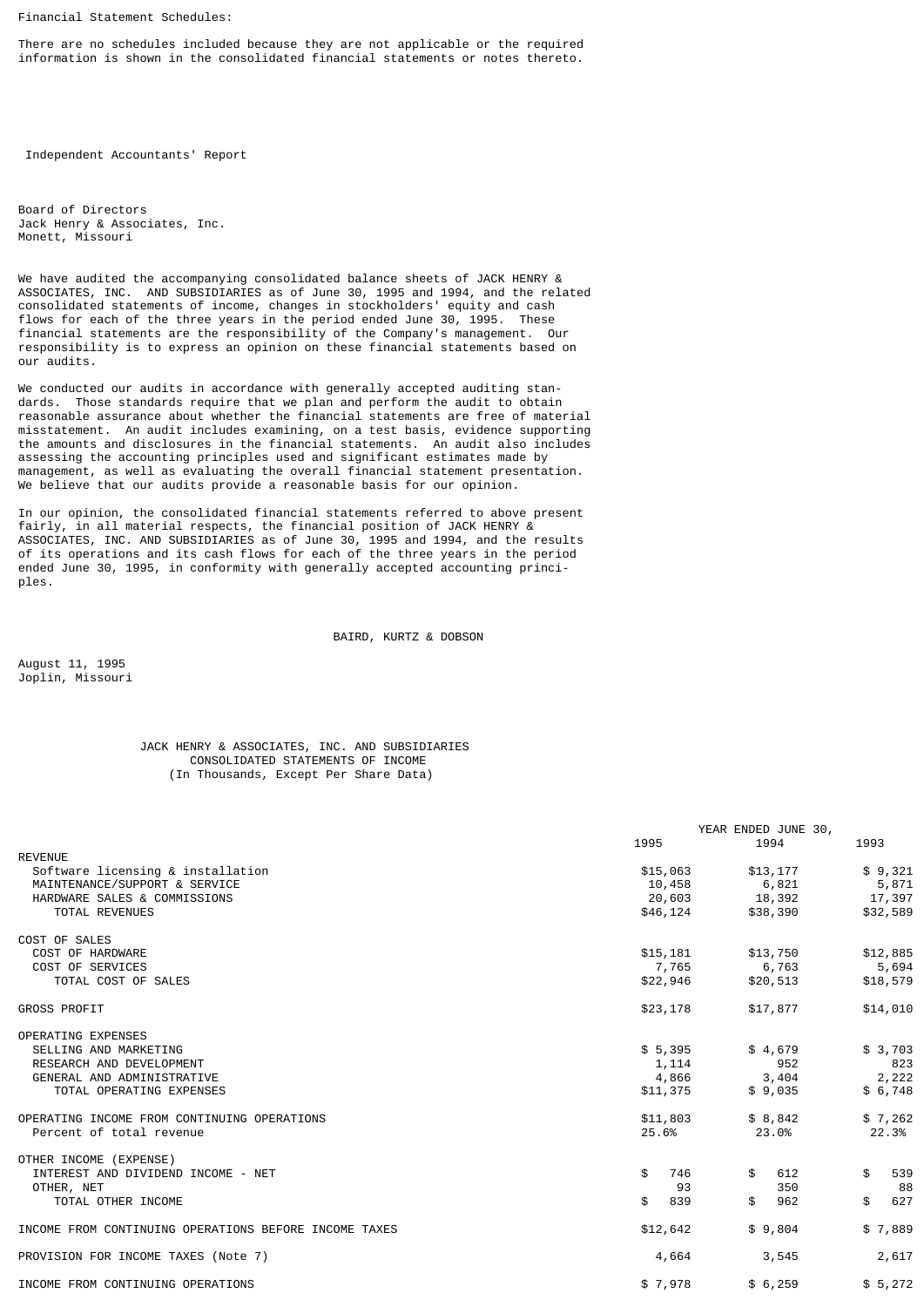| INCOME FROM DISCONTINUED FINSER OPERATIONS                                                                                                                                                                                   | \$               | \$                                              | 101<br>\$                              |
|------------------------------------------------------------------------------------------------------------------------------------------------------------------------------------------------------------------------------|------------------|-------------------------------------------------|----------------------------------------|
| EXTRAORDINARY INCOME - UNISYS SETTLEMENT, NET (Note 11)                                                                                                                                                                      |                  |                                                 | 886                                    |
|                                                                                                                                                                                                                              |                  |                                                 |                                        |
| NET INCOME                                                                                                                                                                                                                   | \$7,978          | \$6,259                                         | \$6,259                                |
| INCOME FROM CONTINUING OPERATIONS PER SHARE                                                                                                                                                                                  | \$<br>.66        | \$<br>.52                                       | .45<br>\$                              |
| EXTRAORDINARY INCOME PER SHARE                                                                                                                                                                                               | \$<br>$\sim$ $-$ | \$<br>$\sim$ $-$                                | \$<br>.08                              |
| NET INCOME PER SHARE                                                                                                                                                                                                         | \$<br>.66        | \$<br>.52                                       | \$<br>.54                              |
| AVERAGE SHARES OUTSTANDING                                                                                                                                                                                                   | 12,049           | 12,007                                          | 11,557                                 |
| THE ACCOMPANYING NOTES ARE AN INTEGRAL PART OF THESE CONSOLIDATED FINANCIAL<br>STATEMENTS.                                                                                                                                   |                  |                                                 |                                        |
| JACK HENRY & ASSOCIATES, INC. AND SUBSIDIARIES<br>CONSOLIDATED BALANCE SHEETS<br>(IN THOUSANDS, EXCEPT SHARE DATA)                                                                                                           |                  |                                                 |                                        |
| <b>ASSETS</b>                                                                                                                                                                                                                |                  | JUNE 30,<br>1995                                | 1994                                   |
| <b>CURRENT ASSETS:</b><br>Cash and cash equivalents<br>HELD-TO-MATURITY SECURITIES (NOTE 3)<br>TRADE RECEIVABLES<br>PREPAID EXPENSES AND OTHER                                                                               |                  | \$3,423<br>4,650<br>16,740<br>2,661             | \$1,942<br>9,729<br>11,384<br>2,126    |
| TOTAL CURRENT ASSETS                                                                                                                                                                                                         |                  | \$27,474                                        | \$25,181                               |
| PROPERTY AND EQUIPMENT, NET (NOTE 4)                                                                                                                                                                                         |                  | \$10,302                                        | \$7,022                                |
| OTHER ASSETS:<br>INTANGIBLE ASSETS, NET OF AMORTIZATION (NOTE 5)<br>COMPUTER SOFTWARE (NOTE 5)<br>HELD-TO-MATURITY SECURITIES (NOTES 3 AND 6)<br>MARKETABLE EQUITY SECURITIES (NOTE 3)                                       |                  | \$17,790<br>1,740<br>1,415                      | \$ 3,238<br>1,196<br>677<br>1,033      |
| TOTAL OTHER ASSETS                                                                                                                                                                                                           |                  | \$20,945                                        | \$6,144                                |
| TOTAL ASSETS                                                                                                                                                                                                                 |                  | \$58,721                                        | \$38,347                               |
| LIABILITIES AND STOCKHOLDERS' EQUITY<br>CURRENT LIABILITIES:<br>ACCOUNTS PAYABLE<br><b>ACCRUED EXPENSES</b><br>ACCRUED ACQUISITION COSTS (NOTE 12)<br>DEFERRED REVENUE<br>TOTAL CURRENT LIABILITIES                          |                  | \$5,124<br>2,468<br>5,398<br>15,150<br>\$28,140 | \$2,086<br>1,541<br>10,373<br>\$14,000 |
| DEFERRED INCOME TAXES (NOTE 7)                                                                                                                                                                                               |                  | 1,097                                           | 697                                    |
| TOTAL LIABILITIES                                                                                                                                                                                                            |                  | \$29,237                                        | \$14,697                               |
| STOCKHOLDERS' EQUITY (NOTE 8):<br>PREFERRED STOCK; \$1 PAR VALUE; 500,000 SHARES AUTHORIZED; NONE ISSUED                                                                                                                     |                  |                                                 |                                        |
| COMMON STOCK; \$.01 PAR VALUE; 30,000,000 SHARES AUTHORIZED; SHARES ISSUED 1995 -<br>11,732,028; 1994 - 11,674,404<br>ADDITIONAL PAID-IN CAPITAL<br>NET UNREALIZED LOSS ON NONCURRENT EQUITY SECURITIES<br>RETAINED EARNINGS |                  | 117<br>9,425<br>19,942                          | 117<br>9,099<br>(44)<br>14,478         |
| TOTAL STOCKHOLDERS' EQUITY                                                                                                                                                                                                   |                  | \$29,484                                        | \$23,650                               |
| TOTAL LIABILITIES AND STOCKHOLDERS' EQUITY                                                                                                                                                                                   |                  | \$58,721                                        | \$38,347                               |
| THE ACCOMPANYING NOTES ARE AN INTEGRAL PART OF THESE CONSOLIDATED FINANCIAL<br>STATEMENTS.                                                                                                                                   |                  |                                                 |                                        |

 JACK HENRY & ASSOCIATES, INC. AND SUBSIDIARIES CONSOLIDATED STATEMENTS OF CHANGES IN STOCKHOLDERS' EQUITY (IN THOUSANDS, EXCEPT SHARE DATA)

|                           | YEAR ENDED JUNE 30, |      |                          |  |
|---------------------------|---------------------|------|--------------------------|--|
| PREFERRED SHARES:         | 1995                | 1994 | 1993                     |  |
| 500,000 SHARES AUTHORIZED |                     |      | $\overline{\phantom{0}}$ |  |
|                           |                     |      |                          |  |
|                           |                     |      |                          |  |
|                           |                     |      |                          |  |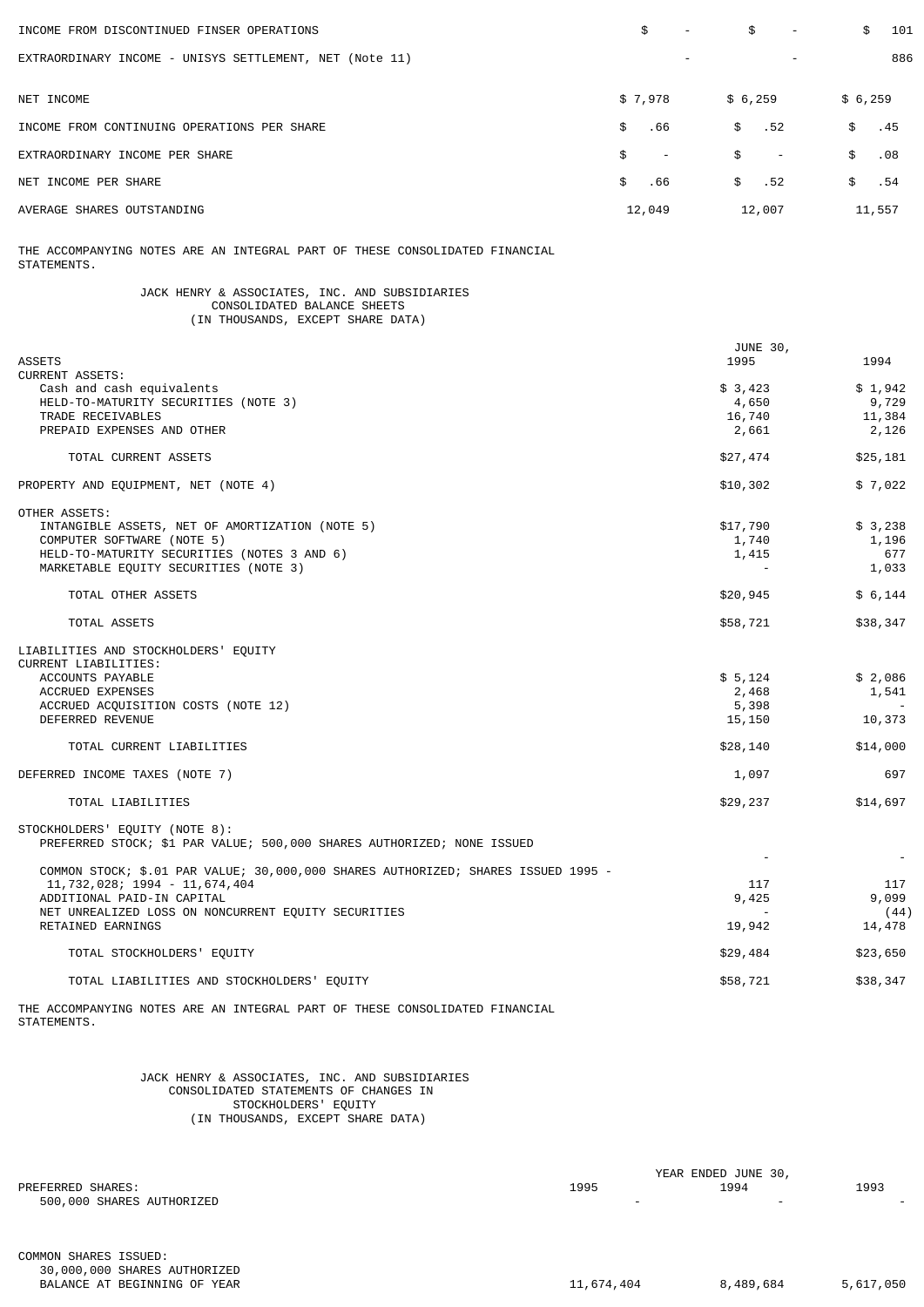| SHARES ISSUED UPON EXERCISE OF STOCK OPTIONS<br>SHARES ISSUED UPON ACQUISITION OF BANKVISION                                                                                                                                                                | 57,624                                                      | 114,804<br>167,979                        | 50,126                                                       |
|-------------------------------------------------------------------------------------------------------------------------------------------------------------------------------------------------------------------------------------------------------------|-------------------------------------------------------------|-------------------------------------------|--------------------------------------------------------------|
| STOCK DIVIDEND (NOTE 1)                                                                                                                                                                                                                                     |                                                             | 2,901,937                                 | 2,822,508                                                    |
| BALANCE AT END OF YEAR                                                                                                                                                                                                                                      | 11,732,028                                                  | 11,674,404                                | 8,489,684                                                    |
| COMMON STOCK - PAR VALUE \$.01 PER SHARE:<br>Balance at beginning of year<br>SHARES ISSUED UPON EXERCISE OF STOCK OPTIONS<br>SHARES ISSUED UPON ACQUISITION OF BANKVISION<br><b>STOCK DIVIDEND</b>                                                          | \$<br>117                                                   | \$<br>85<br>1<br>2<br>29                  | \$<br>56<br>1<br>28                                          |
| BALANCE AT END OF YEAR                                                                                                                                                                                                                                      | \$<br>117                                                   | \$<br>117                                 | \$<br>85                                                     |
| ADDITIONAL PAID-IN CAPITAL:<br>Balance at beginning of year<br>SHARES ISSUED UPON EXERCISE OF STOCK OPTIONS<br>SHARES ISSUED UPON ACQUISITION OF BANKVISION<br>TAX BENEFIT ON EXERCISE OF OPTIONS AND<br>SUBSEQUENT SALE OF STOCK<br>BALANCE AT END OF YEAR | \$9,099<br>244<br>$\overline{\phantom{a}}$<br>82<br>\$9,425 | \$7,158<br>615<br>1,158<br>168<br>\$9,099 | \$6,736<br>125<br>$\overline{\phantom{a}}$<br>297<br>\$7,158 |
| TREASURY STOCK:<br>Balance at beginning of year<br>SHARES ISSUED UPON EXERCISE OF STOCK OPTIONS                                                                                                                                                             | \$                                                          | \$                                        | \$<br>(415)<br>415                                           |
| BALANCE AT END OF YEAR                                                                                                                                                                                                                                      | \$                                                          | \$                                        | \$                                                           |
| NET UNREALIZED LOSS ON EQUITY SECURITIES                                                                                                                                                                                                                    | \$                                                          | (44)                                      |                                                              |
| RETAINED EARNINGS:<br>Balance at beginning of year<br>NET INCOME<br>DIVIDENDS PAID (1995 - \$.22 PER SHARE; 1994 - \$.23 PER SHARE;<br>1993 - \$.22 PER SHARE                                                                                               | \$14,478<br>7,978<br>(2, 514)                               | \$10,396<br>6,259<br>(2, 177)             | \$6,016<br>6,259<br>(1, 879)                                 |
| BALANCE AT END OF YEAR                                                                                                                                                                                                                                      | \$19,942                                                    | \$14,478                                  | \$10,396                                                     |
| TOTAL STOCKHOLDERS' EQUITY                                                                                                                                                                                                                                  | \$29,484                                                    | \$23,650                                  | \$17,639                                                     |

The accompanying notes are an integral part of these consolidated financial statements.

# JACK HENRY & ASSOCIATES, INC. AND SUBSIDIARIES CONSOLIDATED STATEMENTS OF CASH FLOWS (In Thousands)

|                                                                                                                                                                                                        | 1995                                                  | YEAR ENDED JUNE 30, | 1994                                                     | 1993                                                     |
|--------------------------------------------------------------------------------------------------------------------------------------------------------------------------------------------------------|-------------------------------------------------------|---------------------|----------------------------------------------------------|----------------------------------------------------------|
| CASH FLOWS - OPERATING ACTIVITIES:<br>Cash received from customers<br>Cash paid to suppliers and employees<br>Interest and dividends received<br>Interest paid<br>Income taxes paid, net<br>Other, net | \$44,102<br>(30, 683)<br>828<br>(5)<br>(4, 613)<br>28 |                     | \$ 37,648<br>(28, 882)<br>542<br>(32)<br>(2, 708)<br>273 | \$<br>32,908<br>(23, 887)<br>595<br>(6)<br>(2, 964)<br>2 |
| Net cash provided by continuing<br>operating activities                                                                                                                                                | \$<br>9,657                                           |                     | \$6,841                                                  | \$<br>6,648                                              |
| CASH FLOWS FROM DISCONTINUED OPERATIONS                                                                                                                                                                |                                                       | \$                  |                                                          | \$<br>101                                                |
| CASH FLOWS FROM EXTRAORDINARY ITEMS,<br>NET (NOTE 11)                                                                                                                                                  |                                                       | \$                  |                                                          | 886                                                      |
| CASH FLOWS FROM INVESTING ACTIVITIES:<br>Proceeds from sale of property                                                                                                                                |                                                       |                     |                                                          |                                                          |
| & equipment<br>Capital expenditures<br>Purchase of available-for-sale                                                                                                                                  | \$<br>40<br>(2, 647)                                  | \$                  | 32<br>(2, 425)                                           | \$<br>58<br>(3,698)                                      |
| securities (Note 3)<br>Proceeds from sale of<br>available-for-sale                                                                                                                                     | (2,001)                                               |                     | (8,669)                                                  | (2, 500)                                                 |
| securities (Note 3)                                                                                                                                                                                    | 3,994                                                 |                     | 3,716                                                    | 4,141                                                    |
| Proceeds from maturities of<br>held-to-maturity securities                                                                                                                                             | 3,000                                                 |                     |                                                          |                                                          |
| Purchase of held-to-maturity<br>securities                                                                                                                                                             | (1,000)                                               |                     |                                                          |                                                          |
| Purchase of trading securities<br>Proceeds from sale of trading                                                                                                                                        | (1, 153)                                              |                     |                                                          |                                                          |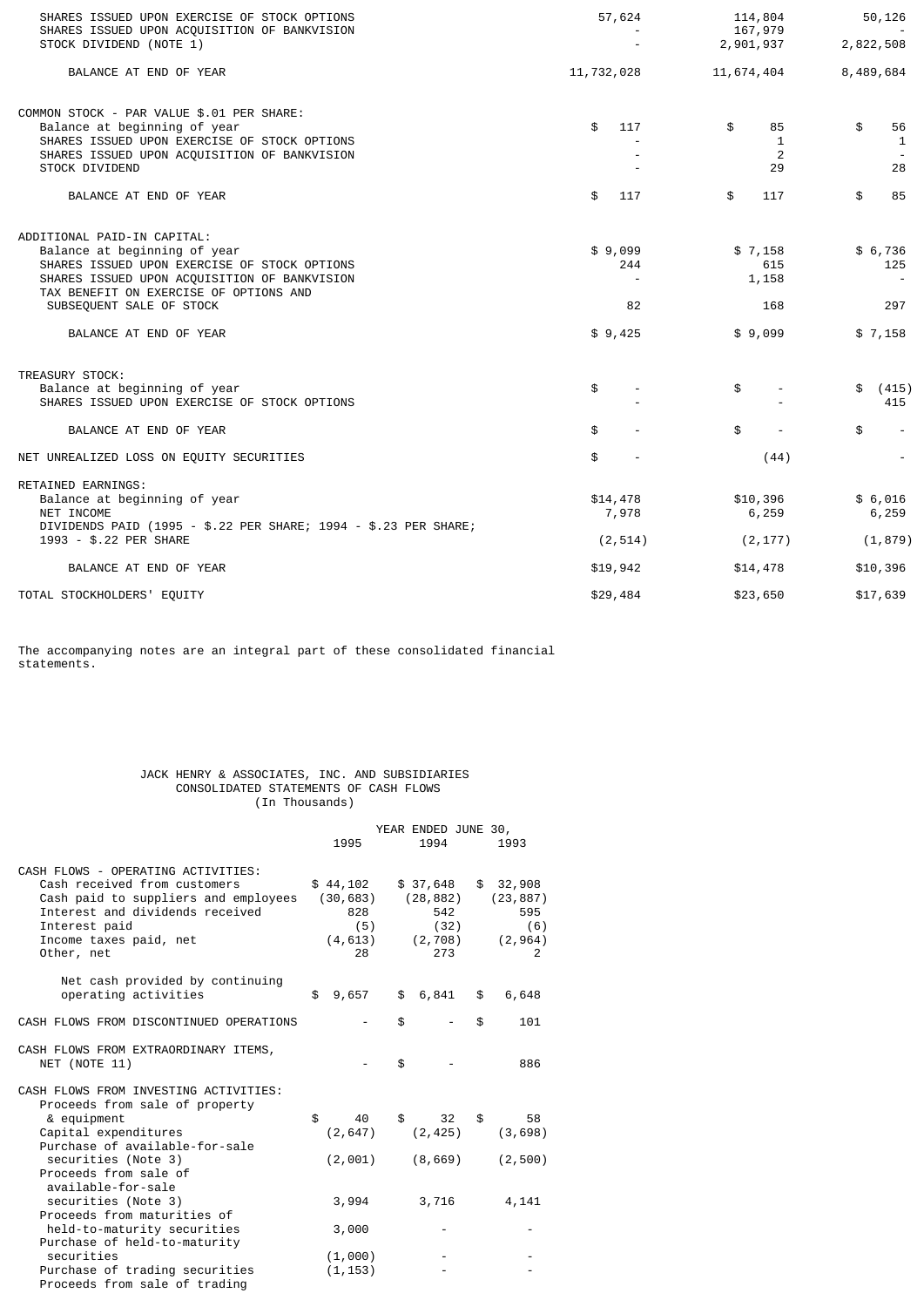| securities<br>Purchase of customer contracts<br>Computer software development<br>Collection of long-term trade                                                                                   | 2,239<br>(5, 349)<br>(241) | (48)                     | (1,670)<br>(230)  |
|--------------------------------------------------------------------------------------------------------------------------------------------------------------------------------------------------|----------------------------|--------------------------|-------------------|
| receivable (Note 11)<br>Collection from affiliates<br>Advances to affiliates<br>Acquisition costs, net                                                                                           | (15)<br>(2, 773)           | 64<br>(112)<br>32        | 1,916<br>(1, 045) |
| Net cash used in investing<br>activities                                                                                                                                                         | \$(5,906)                  | \$(7, 410)               | \$ (3,028)        |
| CASH FLOWS FROM FINANCING ACTIVITIES:<br>Principal payments on notes payable<br>and line of credit<br>Proceeds from issuance of common stock<br>upon exercise of stock options<br>Dividends paid | \$<br>244<br>(2, 514)      | (800)<br>616<br>(2, 148) | 541<br>(1, 851)   |
| Net cash used in financing<br>activities                                                                                                                                                         | \$(2, 270)                 | \$(2, 332)               | \$(1,310)         |
| NET INCREASE (DECREASE) IN CASH AND<br>CASH EQUIVALENTS                                                                                                                                          | \$<br>1,481                | \$(2,901)                | \$3,297           |
| CASH AND CASH EQUIVALENTS, BEGINNING<br>OF YEAR                                                                                                                                                  | 1,942                      | 4,843                    | 1,546             |
| CASH AND CASH EQUIVALENTS, END OF YEAR                                                                                                                                                           | \$<br>3,423                | \$1,942                  | \$<br>4,843       |

The accompanying notes are an integral part of these consolidated financial statements.

# JACK HENRY & ASSOCIATES, INC. AND SUBSIDIARIES NOTES TO CONSOLIDATED FINANCIAL STATEMENTS

# NOTE 1: SUMMARY OF SIGNIFICANT ACCOUNTING POLICIES

# Description of the Company

Jack Henry & Associates, Inc. ("JHA" or the "Company") is a computer software company which has developed several banking software systems. It markets those systems to financial institutions nationwide along with the computer equipment (hardware) and provides the conversion and software customization services necessary for a financial institution to install a JHA software system. It also provides continuing support and maintenance services to customers using the system. All of these related activities are considered a single business segment.

# Consolidation

The consolidated financial statements include the accounts of JHA and its wholly-owned subsidiaries, Jack Henry International, Ltd. and BankVision Software, Ltd. All significant intercompany accounts and transactions have been eliminated in the consolidation.

Affiliated companies in which the Company has a 50%-or-less interest are reflected in these consolidated financial statements using the equity method of accounting. Operations in which the company has an investment of less than 20% are reported using the cost method of accounting.

#### Revenue Recognition

The Company's various sources of revenue and the methods of revenue recognition are as follows:

 Software license fees - Initial license fees are recognized upon delivery of the unmodified software. Monthly software usage charges are recognized ratably over the contract period.

 Software installation and related services - Fees for these services are recognized as the services are performed on hourly contracts and at completion on fixed-fee contracts.

 Product maintenance/support fees - Fees from these contracts are recognized ratably over the life of the contract.

 Hardware sales - Commissions and revenue from hardware sales are recognized when the hardware is shipped by the manufacturer.

## Deferred Revenue

Nonrefundable software deposits and payments received prior to the delivery of the software are reflected as deferred revenue until delivery. Similarly, nonrefundable hardware deposits and payments received prior to the delivery of hardware are reflected as deferred revenue until shipment. Deferred revenue also includes annual software and hardware maintenance fees that are prepaid. These annual maintenance fees are then recorded as income on a prorata basis over the life of the contracts.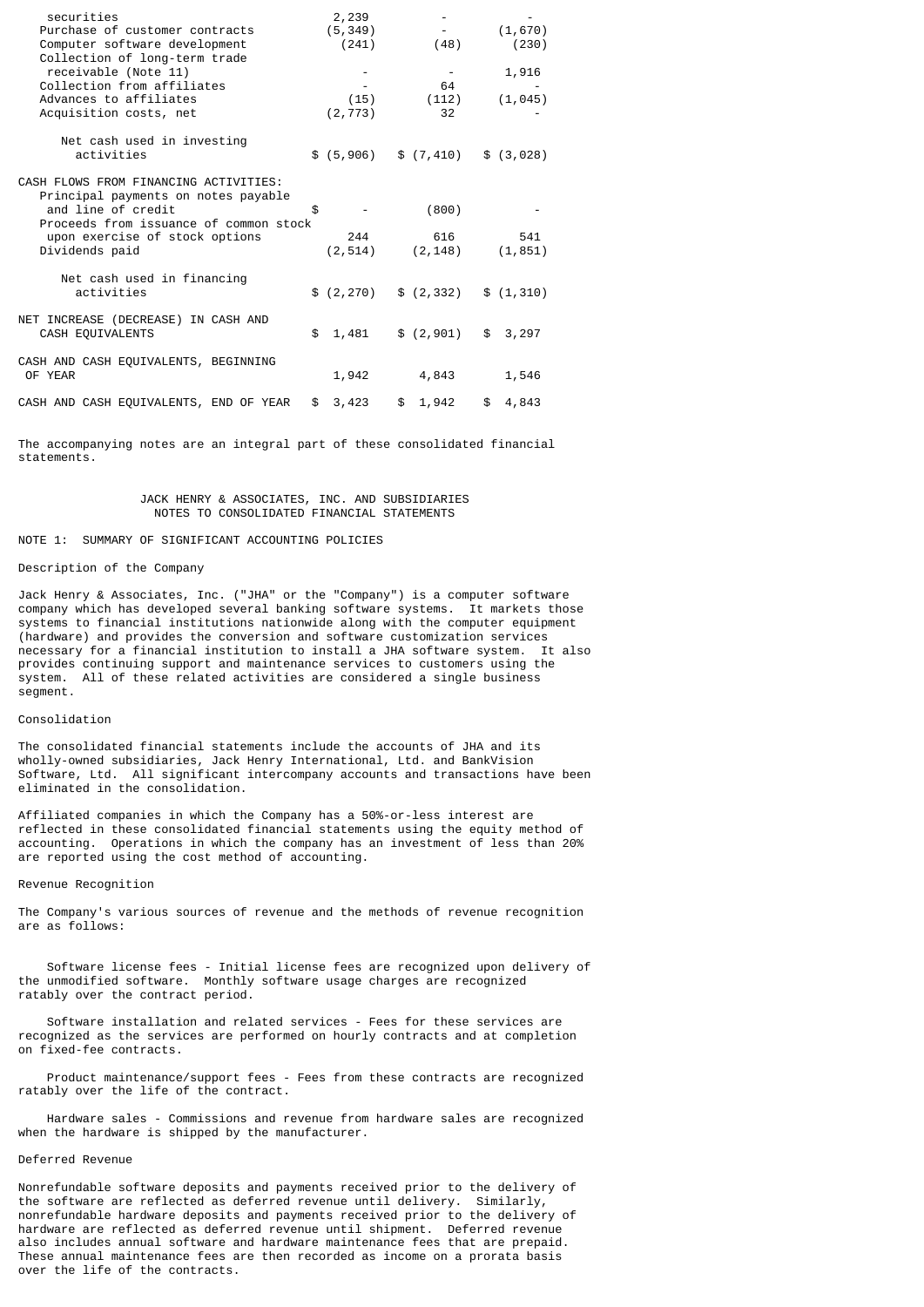## Hardware Revenues and Related Costs

The Company records the revenue from hardware, IBM system software sales and hardware maintenance revenue in hardware revenues. The costs of these items purchased and remarketed are reported as cost of hardware in cost of sales.

## Research and Product Development

The Company capitalizes new product development costs incurred from the point at which technological feasibility has been established through the point at which regular customer installations begin. The capitalized costs, which include salaries and related expenses, equipment/facility costs and other direct expenses, are then amortized to expense on a straight line basis over the estimated product life (generally five years).

#### Income Per Share

Per share information is based on the weighted average number of common shares outstanding during the year. Stock options have been included in the calculation of income per share to the extent they are dilutive.

On January 24, 1992, the Company declared a 50% stock dividend (a total of 1,872,350 shares), paid March 3, 1992 to stockholders of record February 14, 1992. On February 8, 1993, the Company declared a second 50% stock dividend (a total of 2,822,508 shares), paid March 8, 1993, to stockholders of record February 22, 1993. On February 7, 1994, the Company declared a 33 1/3% stock dividend (a total of 2,901,937 shares), paid March 10, 1994, to stockholders of record February 22, 1994. Each stock dividend has been accounted for in a manner similar to a stock split. The number of weighted average shares outstanding and per share data were retroactively restated for these stock dividends.

#### Cash Equivalents

For purposes of the statements of cash flows, the Company considers all highly liquid debt instruments with original maturities of three months or less to be cash equivalents.

## Short-term Investments

The Company invests its excess cash in U.S. government securities, bonds issued by housing authorities and other municipal agencies and brokerage house money market accounts. Equity investments held with short-term objectives are carried at the lower of cost or market at the balance sheet date, with that determination made by aggregating all marketable equity securities. Gains and losses on sales of securities, included in other income, are determined on a specific identification basis.

#### Accounts Receivable

The Company sells its products to banks and financial institutions throughout the United States, Latin America and the Pacific Rim, and generally does not require collateral. Adequate reserves (which are insignificant) are maintained for potential credit losses.

# Property and Equipment

Property and equipment are carried at cost and depreciated principally using the straight-line method over the estimated useful lives of the assets.

Excess of Cost Over Fair Value of Net Assets Acquired

The excess of purchase price over the net assets of entities acquired in prior years is being amortized using the straight-line method over periods of up to 15 years from acquisition date.

#### Reclassification

Certain prior year numbers have been reclassified to be consistent with the current year presentation.

# NOTE 2: MARKETING AGREEMENTS WITH HARDWARE MANUFACTURERS

The Company has a marketing arrangement with IBM Corporation. This Industry

Remarketer agreement allows the Company to purchase hardware and system software from IBM and remarket it to customers along with the Company's applications software.

#### NOTE 3: INVESTMENTS

As of July 1, 1994, the Company adopted Statement of Financial Accounting Standards (SFAS) No. 115, Accounting for Certain Investments in Debt and Equity Securities. SFAS 115 requires classifying securities into one of three categories: trading, available-for-sale, or held-to-maturity. The effect of adoption was not material. For presentation purposes on the Consolidated Statements of Cash Flows all prior year purchases and liquidation of investment items are presented as available-for-sale securities.

The amortized cost and approximate fair value of held-to-maturity securities at June 30, 1995 are as follows: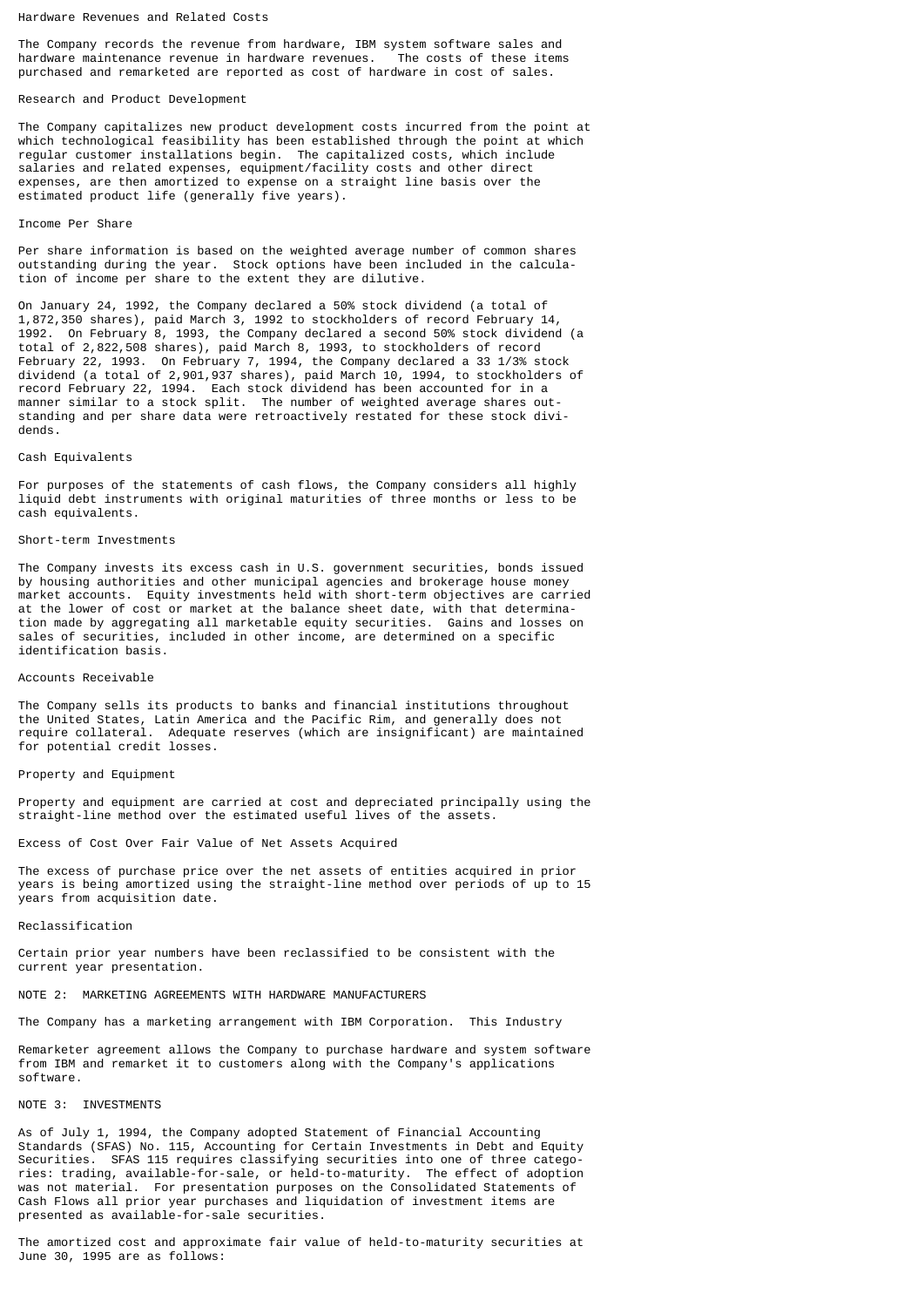|                                                                                                                   | (In thousands)       |                                      |                                      |                              |
|-------------------------------------------------------------------------------------------------------------------|----------------------|--------------------------------------|--------------------------------------|------------------------------|
|                                                                                                                   | Amortized<br>Cost    | Gross<br>Unrealized<br>Gains         | Gross<br>Unrealized<br>Losses        | Approximate<br>Fair<br>Value |
| U.S. treasury notes                                                                                               | \$5,545              | \$<br>17                             | \$<br>(34)                           | \$5,528                      |
| Accrued interest                                                                                                  | 105                  |                                      |                                      | 105                          |
|                                                                                                                   | \$5,650              | \$<br>17                             | (34)<br>\$                           | \$5,633                      |
| MATURITIES OF HELD-TO-MATURITY SECURITIES<br>AT JUNE 30, 1995 ARE:                                                |                      |                                      |                                      |                              |
|                                                                                                                   |                      |                                      | (IN THOUSANDS)                       |                              |
|                                                                                                                   |                      | AMORTIZED                            | APPROXIMATE<br><b>FAIR</b>           |                              |
|                                                                                                                   |                      | COST                                 | VALUE                                |                              |
| DUE IN ONE YEAR OR LESS, NET                                                                                      |                      | \$4,650                              | \$4,617                              |                              |
| DUE AFTER ONE YEAR, NET                                                                                           |                      | \$1,000                              | \$1,016                              |                              |
|                                                                                                                   |                      | \$5,650                              | \$5,633                              |                              |
| THE AMORTIZED COST AND APPROXIMATE FAIR<br>VALUE OF INVESTMENTS IN SECURITIES AT JUNE<br>30, 1994 ARE AS FOLLOWS: |                      |                                      |                                      |                              |
|                                                                                                                   |                      | (IN THOUSANDS)                       |                                      |                              |
|                                                                                                                   |                      | <b>GROSS</b>                         | <b>GROSS</b>                         | APPROXIMATE                  |
|                                                                                                                   | AMORTIZED            | UNREALIZED                           | UNREALIZED                           | FAIR                         |
| U.S. TREASURY NOTES                                                                                               | COST                 | GAINS                                | LOSSES                               | VALUE                        |
| <b>ACCRUED INTEREST</b>                                                                                           | \$9,598<br>\$<br>131 | 11<br>\$<br>$\overline{\phantom{a}}$ | \$ (175)<br>$\overline{\phantom{a}}$ | \$9,434<br>\$<br>131         |
| <b>COMMON STOCKS</b>                                                                                              | \$1,077              | \$<br>29                             | \$<br>(73)                           | \$1,033                      |
|                                                                                                                   | \$10,806             | \$<br>40                             | \$<br>(248)                          | \$10,598                     |
| CLASSIFICATION OF INVESTMENT SECURITIES AT<br>JUNE 30, 1994 ARE:                                                  |                      |                                      |                                      |                              |
|                                                                                                                   |                      |                                      | (IN THOUSANDS)                       |                              |
|                                                                                                                   |                      | AMORTIZED                            | APPROXIMATE                          |                              |
|                                                                                                                   |                      | COST                                 | FAIR<br>VALUE                        |                              |
| SHORT-TERM INVESTMENTS                                                                                            |                      | \$9,729                              | \$9,565                              |                              |
| MARKETABLE EQUITY SECURITIES                                                                                      |                      | \$1,077                              | \$1,033                              |                              |
|                                                                                                                   |                      | \$10,806                             | \$10,598                             |                              |
|                                                                                                                   |                      |                                      |                                      |                              |

Net realized gains on trading securities included in net income were \$7,000, \$33,000 and \$2,000 for 1995, 1994 and 1993, respectively. Net realized gains resulting from sales of available-for-sale securities were \$17,000, \$0 and \$0 for 1995, 1994 and 1993, respectively.

NOTE 4: PROPERTY AND EQUIPMENT

The classification of property and equipment, together with their estimated useful lives is as follows:

|                               |           | June 30,       | Estimated     |
|-------------------------------|-----------|----------------|---------------|
|                               | 1995      | 1994           | useful lives  |
|                               |           | (In thousands) |               |
| Land                          | 433<br>\$ | 97<br>\$       |               |
| Land improvements             | 308       | 304            | 5-20 years    |
| Buildings                     | 2,053     | 1,054          | $25-30$ years |
| Equipment and furniture       | 7,652     | 5,108          | 5-8 years     |
| Aircraft                      | 4,684     | 4,350          | 8-10 years    |
|                               | \$15, 130 | \$10,913       |               |
| Less accumulated depreciation | 4,828     | 3,891          |               |
|                               | \$10,302  | \$7,022        |               |
|                               |           |                |               |

NOTE 5: OTHER ASSETS

Intangible assets consist of identified intangible assets, including excess purchase price over net assets acquired, software maintenance/support contracts and marketing agreements acquired in business acquisitions. The amounts are being amortized over a estimated economic benefit period, generally five to fifteen years.

Following is an analysis of intangible assets:

COMPUTER SOFTWARE includes the unamortized costs of software products developed by the Company which were required to be capitalized by generally accepted accounting principles. The costs are amortized over an estimated economic benefit period, generally five years. Following is an analysis of the computer software costs:

|                                                | Year ended June 30, |         |  |
|------------------------------------------------|---------------------|---------|--|
|                                                | 1995                | 1994    |  |
|                                                | (In thousands)      |         |  |
| Balance, beginning of year                     | \$3,238             | \$2,465 |  |
| Excess purchase price over net assets acquired | 15,345              | 1,543   |  |
| Amortization                                   | (793)               | (770)   |  |
| Balance, end of year                           | \$17,790            | \$3,238 |  |
|                                                |                     |         |  |

|                                           | Year ended June 30,<br>1995 | 1994 |     |
|-------------------------------------------|-----------------------------|------|-----|
|                                           | (In thousands)              |      |     |
| Balance, beginning of year                | \$1.196                     |      | 350 |
| Costs of software development capitalized | 241                         |      | 48  |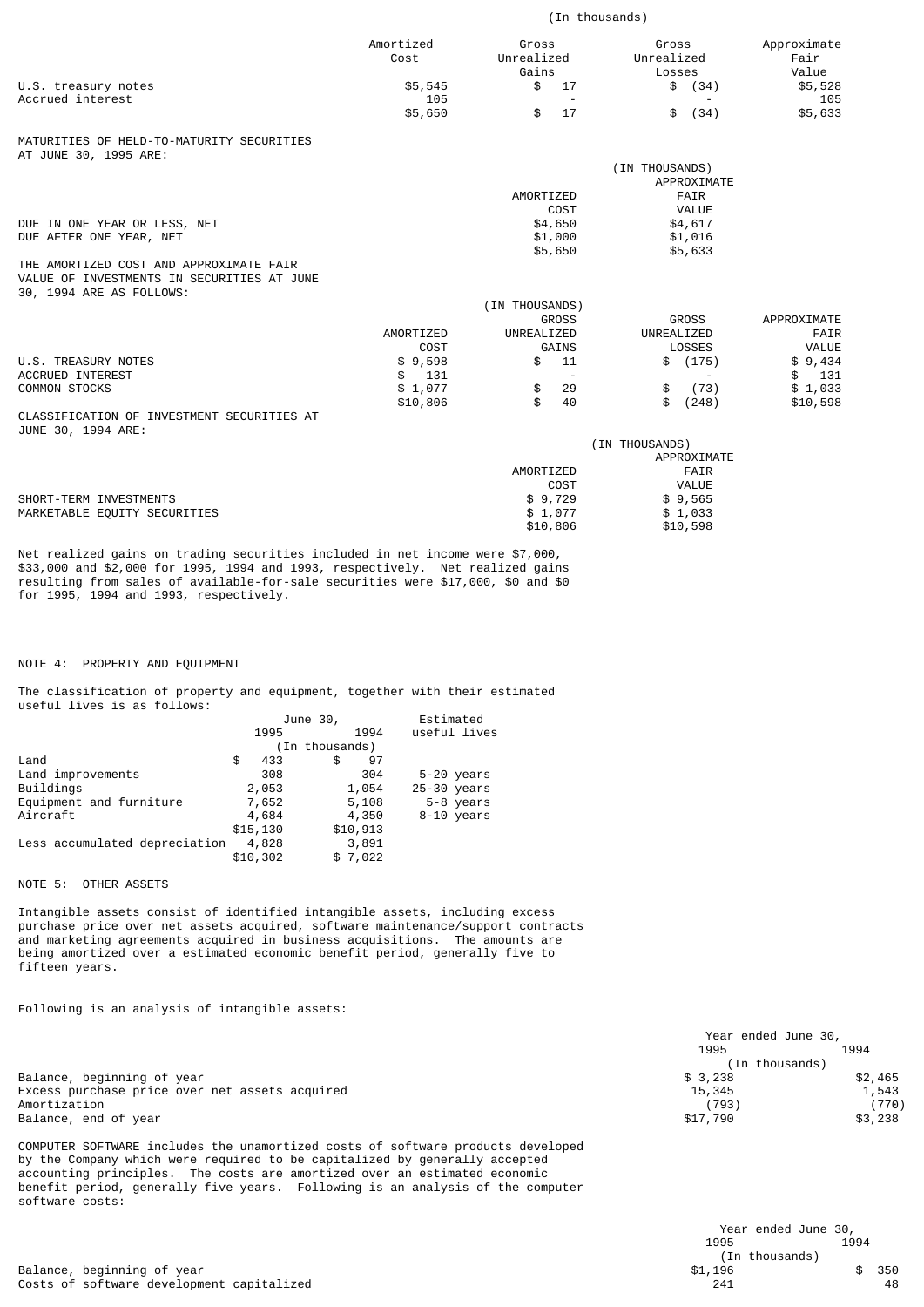Cost of software acquired 1,106 1,106 1,106 1,106 1,106 1,106 1,106 1,106 1,106 1,106<br>Amortization (338) Amortization (336) (308) Balance, end of year  $$1,196$   $$1,196$ 

NOTE 6: LINES OF CREDIT

The Company has lines of credit with First State Bank of Purdy totaling \$2,215,000 as detailed below. There were no amounts outstanding under the lines at June 30, 1995 or June 30, 1994. Utilization of the above lines was very minimal during each of the last two fiscal years.

One line is \$1,000,000 secured by \$1,000,000 held-to-maturity securities payable upon demand or March 31, 1996. Another line is unsecured for \$215,000 payable upon demand or December 15, 1995. The last line is unsecured for \$1,000,000 payable upon demand or March 31, 1996. All the above have a floating prime interest rate which was 9% at June 30, 1995.

# NOTE 7: INCOME TAXES

The provision for income taxes (benefit) on income from continuing operations consists of the following:

|                    | Year ended June 30,<br>1995<br>1994 |                |                          |
|--------------------|-------------------------------------|----------------|--------------------------|
|                    |                                     | (In thousands) | 1993                     |
| Current:           |                                     |                |                          |
| Federal            | \$3,936                             | \$2,740        | \$2,385                  |
| <b>STATE</b>       | 418                                 | 278            | 266                      |
| FOREIGN            | (60)                                | 72             | $\overline{\phantom{a}}$ |
| DEFERRED:          |                                     |                |                          |
| FEDERAL            | 335                                 | 405            | (32)                     |
| <b>STATE</b>       | 35                                  | 50             | (2)                      |
|                    | \$4,664                             | \$3,545        | \$2,617                  |
| EFFECTIVE TAX RATE | 37%                                 | 36%            | 33%                      |

THE TAX EFFECTS OF TEMPORARY DIFFERENCES RELATED TO DEFERRED TAXES SHOWN ON THE BALANCE SHEETS WERE:

|                                                      | YEAR ENDED JUNE 30, |                |            |       |
|------------------------------------------------------|---------------------|----------------|------------|-------|
|                                                      |                     | 1995           | 1994       |       |
|                                                      |                     | (IN THOUSANDS) |            |       |
| DEFERRED TAX ASSETS:                                 |                     |                |            |       |
| CARRYFORWARD (OPERATING LOSS, CAPITAL LOSS, CREDITS, |                     |                |            |       |
| $ETC.$ )                                             | \$                  | 412            |            | 534   |
| OTHER, NET                                           |                     | 145            |            | 101   |
|                                                      | \$                  | 557            | \$         | 635   |
| DEFERRED TAX LIABILITIES:                            |                     |                |            |       |
| EXCESS TAX DEPRECIATION                              |                     | (962)          |            | (558) |
| EXCESS TAX AMORTIZATION                              |                     | (692)          |            | (774) |
|                                                      |                     | \$(1,654)      | \$(1, 332) |       |
| DEFERRED TAX LIABILITIES<br>NFT                      |                     | \$(1,097)      | \$         | (697) |

The following analysis reconciles the statutory federal income tax rate of 34% to the effective income tax rates reflected above:

|                                                    | Year ended June 30,      |      |      |
|----------------------------------------------------|--------------------------|------|------|
|                                                    | 1995                     | 1994 | 1993 |
| Computed "expected" tax expense                    |                          |      |      |
| (benefit)                                          | 34%                      | 34%  | 34%  |
| Increase (reduction) in taxes resulting from:      |                          |      |      |
| State income taxes, net of federal income tax bene |                          |      |      |
| fits                                               |                          |      |      |
|                                                    | 2%                       | 3%   | 3%   |
| Research & Development Credit                      |                          | (1%) | (1%) |
| Nondeductible excess purchase price                | 1%                       | 1%   |      |
| Other                                              | $\overline{\phantom{0}}$ | (1%) | (3%) |
|                                                    | 37%                      | 36%  | 33%  |
|                                                    |                          |      |      |

The Company has available at June 30, 1995, unused operating loss carryforwards of \$720,000 which expire between 2007 and 2009. There are also capital loss carryforwards of \$331,000 which expire in 1999.

## NOTE 8: STOCK OPTION PLANS

The Company has two stock option plans: the 1987 Stock Option Plan ("1987 SOP") and the Non-Qualified Stock Option Plan ("NSOP").

The 1987 SOP was adopted by the Company on May 18, 1987, for its employees. Terms of the options, which may be qualified or nonqualified options, are determined by the Board of Directors when granted. Shares of common stock are reserved for issuance under this plan at the times of grant. The options terminate upon termination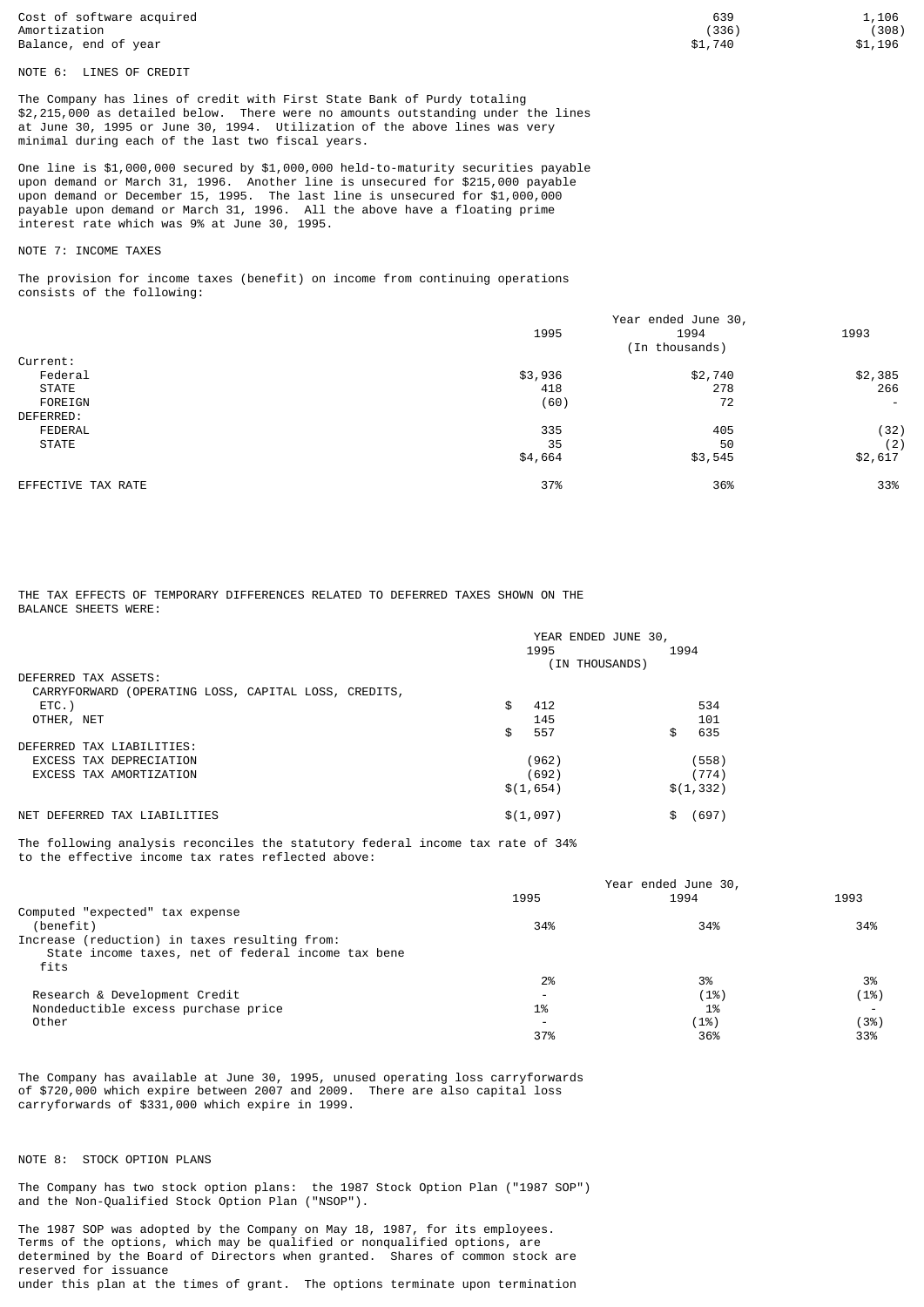of employment, three months after retirement, one year after death or ten years after the grant. On August 11, 1992, options on shares at \$7.00 and \$7.70 per share (split-adjusted) were granted to several key employees. Options on 212,000 (318,000 split-adjusted) shares were exercisable immediately and 268,000 (402,000 split-adjusted) shares were exercisable in appropriate numbers over the next 5 years.

The NSOP was adopted by the Company on November 18, 1985 for its outside directors. Options are exercisable in four equal annual installments beginning one year after grant at a price not less than 110% of the fair market value of the stock at grant.

The options terminate when director status ends, upon surrender of the option or six years after grant. A total of 120,000 shares of common stock have been reserved for issuance under this plan with a maximum of 18,000 for each director.

A summary of the activity of all of the Company's stock option plans is:

|                                                  | Year ended June 30, |              |           |  |
|--------------------------------------------------|---------------------|--------------|-----------|--|
|                                                  |                     | 1995<br>1994 | 1993      |  |
| Options outstanding, beginning of year:          |                     |              |           |  |
| <b>CURRENTLY EXERCISABLE</b>                     | 493,498             | 286,350      | 68,425    |  |
| NOT YET EXERCISABLE                              | 362,666             | 411,000      | 121,500   |  |
|                                                  | 856,164             | 697,350      | 189,925   |  |
| ACTIVITY DURING THE YEAR:                        |                     |              |           |  |
| OPTIONS ISSUED, CURRENTLY EXERCISABLE            | 230,000             | 10,500       | 212,000   |  |
| OPTIONS ISSUED, NOT YET                          |                     |              |           |  |
| <b>EXERCISABLE</b>                               |                     | 33,500       | 268,000   |  |
| OPTIONS EXERCISED                                | (58, 886)           | (115, 766)   | (212,425) |  |
| OPTIONS TERMINATED                               |                     |              |           |  |
| INCREASE IN OPTIONS OUTSTANDING DUE TO 50% STOCK |                     |              |           |  |
| <b>DIVIDENDS</b>                                 |                     |              | 239,850   |  |
| INCREASE IN OPTIONS OUTSTANDING DUE TO 33% STOCK |                     |              |           |  |
| <b>DIVIDEND</b>                                  |                     | 230,580      |           |  |
|                                                  | 171, 114            | 158,814      | 507,425   |  |
| OPTIONS OUTSTANDING, END OF YEAR:                |                     |              |           |  |
| CURRENTLY EXERCISABLE                            | 853,278             | 493,498      | 286,350   |  |
| NOT YET EXERCISABLE                              | 174,000             | 362,666      | 411,000   |  |
|                                                  | 1,027,278           | 856,164      | 697,350   |  |
| RANGE OF EXERCISE PRICE                          | 1.875<br>\$         | \$.60        | \$.79     |  |
|                                                  | TO \$13.20          | TO \$13.20   | TO \$7.70 |  |

## NOTE 9: 401(k) EMPLOYEE STOCK OWNERSHIP PLAN

The Company has a 401(k) Employee Stock Ownership Plan ("ESOP") covering substantially all employees of the Company and its subsidiaries. As of July 1, 1987, the Plan was amended and restated to include most of the existing ESOP provisions and to add salary reduction contributions allowed under Section 401(k) of the Internal Revenue Code and to require employer matching contributions. The Company has the option of making a discretionary contribution to the Plan, however, none have been made for any of the three most recent fiscal years.

# NOTE 10: RECONCILIATION OF INCOME FROM CONTINUING OPERATIONS TO NET CASH PROVIDED BY OPERATING ACTIVITIES

The reconciliations of income from continuing operations to net cash provided by operating activities as follows:

|                                                                                                             | Year ended June 30, |                |          |
|-------------------------------------------------------------------------------------------------------------|---------------------|----------------|----------|
|                                                                                                             | 1995                | 1994           | 1993     |
|                                                                                                             |                     | (In thousands) |          |
| Net income from continuing operations                                                                       | \$7,978             | \$6,259        | \$5,272  |
| ADJUSTMENTS TO RECONCILE INCOME FROM CONTINUING OPERATIONS TO NET<br>CASH PROVIDED BY OPERATING ACTIVITIES: |                     |                |          |
| DEPRECIATION AND AMORTIZATION                                                                               | 2,077               | 1,843          | 1,597    |
| PROVISION FOR DEFERRED INCOME TAXES                                                                         | 370                 | 455            | (34)     |
| (GAIN)LOSS ON SALE OF FIXED ASSETS                                                                          |                     | 4              | (13)     |
| REALIZED (GAIN) ON INVESTMENTS                                                                              | (24)                | (33)           | (32)     |
| OTHER, NET                                                                                                  | 78                  | (71)           | 58       |
| (INCREASE) DECREASE ASSETS:                                                                                 |                     |                |          |
| RECEIVABLES - TRADE, CURRENT AND LONG-TERM                                                                  | (2, 313)            | (3, 131)       | (2, 255) |
| RECEIVABLES - AFFILIATES AND OTHER                                                                          | (304)               | 29             | 111      |
| PREPAID EXPENSES AND OTHER                                                                                  | (248)               | (293)          | (971)    |
| INCREASE (DECREASE) IN LIABILITIES:                                                                         |                     |                |          |
| ACCOUNTS PAYABLE                                                                                            | 1,757               | (727)          | 383      |
| <b>ACCRUED EXPENSES</b>                                                                                     | 139                 | 61             | 74       |
| INCOME TAXES                                                                                                | (401)               | 179            |          |
| DEFERRED REVENUE                                                                                            | 547                 | 2,266          | 2,458    |
| TOTAL ADJUSTMENTS                                                                                           | \$1,679             | \$582          | \$1,376  |
| NET CASH PROVIDED BY CONTINUING OPERATING ACTIVITIES                                                        | \$9,657             | \$6,841        | \$6,648  |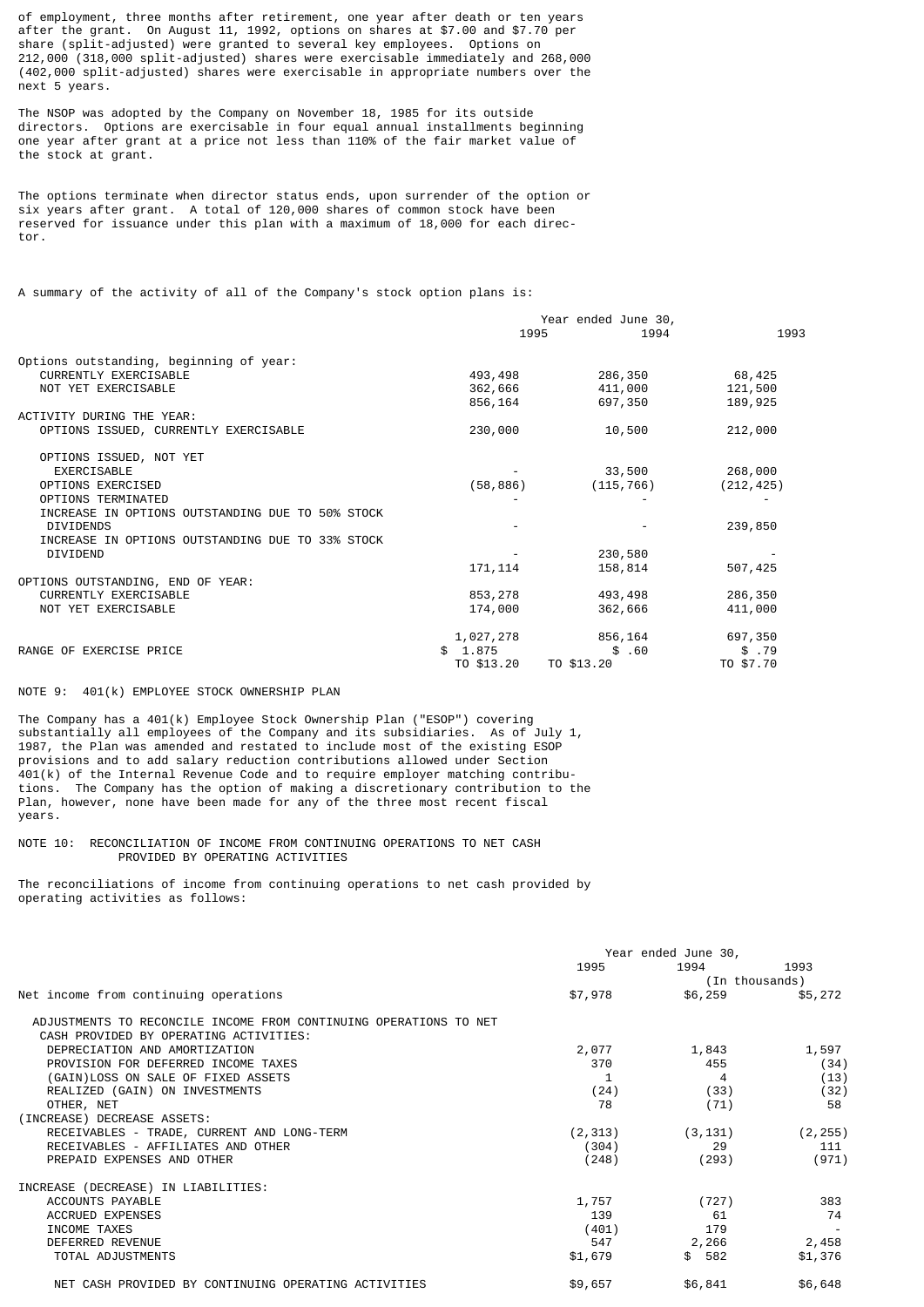# NOTE 11: LITIGATION

On December 30, 1992, the Company entered into an out-of-court settlement agreement with Unisys Corp ("Unisys") resolving litigation between the parties. Under the terms of the settlement agreement, Unisys paid \$3,464,000 in cash to the Company and \$536,000 in disputed counterclaims alleged by Unisys against the Company were eliminated. The settlement exceeded by approximately \$1,590,000 the Company's net receivable from Unisys. The effect, net of litigation expenses and income taxes of approximately \$498,000, was \$886,000, or \$.10 per share. This is included in the Company's results for its fiscal year ended June 30, 1993 as an extraordinary item.

#### NOTE 12: BUSINESS ACQUISITIONS

On June 30, 1995, the Company acquired all the outstanding shares of Liberty Software, Inc. common stock and customer contracts for a total purchase consideration of \$12,000,000 cash. The total outlay will be made over a period of approximately 10 months. Approximately \$5.4 million remains to be paid at June 30, 1995.

Effective July 1, 1994, the Company acquired all of the outstanding stock of CommLink Corp. The initial consideration paid to CommLink's stockholders was a total of \$2,526,000 in cash. Additional payments may be made over the subsequent two years, based on CommLink's average annual net income. Pro Forma data for 1993 reflects the Pro Forma results of the Company including its August 6, 1993 acquisition of BankVision Software, Ltd. Each transaction has been accounted for as a purchase.

The consolidated operations of the Company include the operations of the acquirees from their acquisition date. Since CommLink was acquired July 1, 1994, its results are included in the Company's financial statements for the entire year. Unaudited Pro Forma consolidated operations assuming the Liberty purchase was made at the beginning of the year are shown below:

|                                  | 1995     | 1994           | 1993     |
|----------------------------------|----------|----------------|----------|
|                                  |          | (In thousands) |          |
| Net sales                        | \$67,455 | \$63,543       | \$34,153 |
| Income before extraordinary item | \$8.173  | \$8.142        | \$4.648  |
| Net income                       | \$8.173  | \$8.142        | \$5,534  |
| Net income per share             | .68      | .66            | . 48     |

The Pro Forma results are not necessarily indicative of what would have occurred had

the acquisition been on that date, nor are they necessarily indicative of future operations. Pro Forma data reflect the adjusted amortized excess purchase price over net assets acquired. No adjustment was made to reflect the combined impact of operations on income tax expense of the separate companies.

#### ITEM 9. DISAGREEMENTS ON ACCOUNTING AND FINANCIAL DISCLOSURE

None.

## PART TIT

Item 10. Directors and Executive Officers of the Registrant

See the information under the captions "Election of Directors" and "Executive Officers and Significant Employees" in the Company's Proxy Statement which is incorporated herein by reference.\*

#### Item 11. Executive Compensation

See the information under the captions "Executive Compensation"; "Compensation Committee Report"; and "Company Performance" in the Company's Proxy Statement which is incorporated herein by reference. $^{\circ}$ 

Item 12. Security Ownership of Certain Beneficial Owners and Management

See the information under the captions "Stock Ownership of Certain Stockholders" and "Election of Directors" in the Company's Proxy Statement which is incorporated herein by reference.\*

Item 13. Certain Relationships and Related Transactions

None.

\*Incorporated by reference pursuant to Rule 12b-23 and General Instruction G(3) to Form 10-K.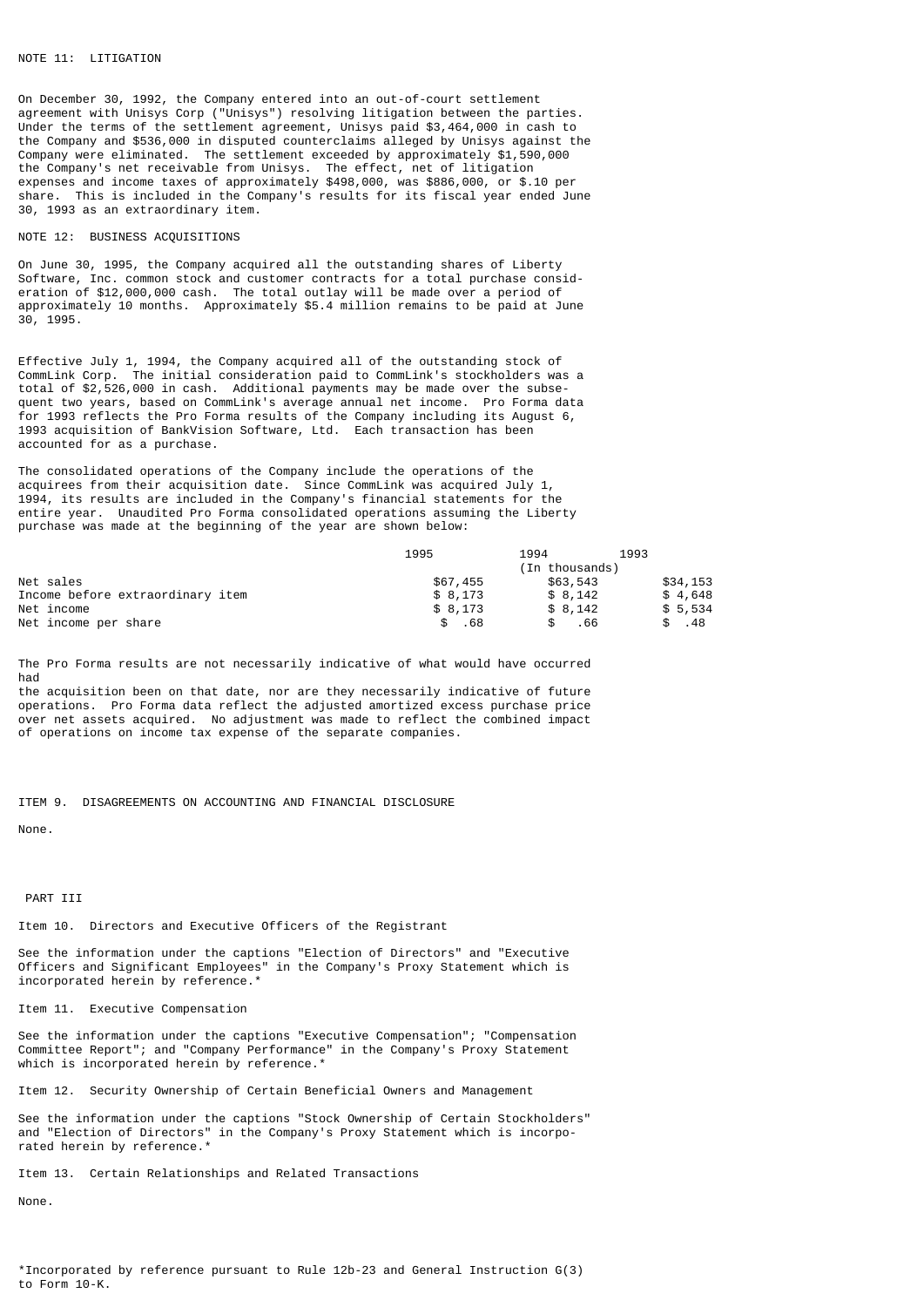PART IV

Item 14. Exhibits, Financial Statement Schedules and Reports on Form 8-K

(a) The following documents are filed as a part of this Report:

(1) Financial Statements:

The following Consolidated Financial Statements of the Company and its subsidiaries and the Reports of Independent Accountants thereon appear under Item 8 of this Report:

- Independent Accountants' Report.
- Consolidated Statements of Income for the Years Ended June 30, 1995, 1994 and 1993.
- Consolidated Balance Sheets as of June 30, 1995 and 1994.
- Consolidated Statements of Changes in Stockholders' Equity for the Years Ended June 30, 1995, 1994 and 1993.
- Consolidated Statements of Cash Flows for the Years Ended June 30, 1995, 1994 and 1993.
- Notes to Consolidated Financial Statements.
- (2) Financial Statement Schedules:

The following Financial Statement Schedules filed as part of this Report appear under Item 8 of this Report:

There are no schedules included because they are not applicable or the required information is shown in the Consolidated Financial Statements or Notes thereto.

- (3) List of Exhibits
	- (3) Articles of Incorporation and Bylaws

 The following documents are incorporated by reference as exhibits hereto pursuant to Rule 12b-32:

- (i) The articles of incorporation and bylaws attached as Exhibits 3.1 and 3.2 to the Company's Registration Statement on Form S-1, filed November 17, 1985 (the "S-1");
- (ii) Certificate of Amendment of Certificate of Incorporation at tached as Exhibit 4 to the Company's Quarterly Report on Form 10-Q for the Quarter Ended December 31, 1987;
- (iii) The Bylaw Amendment attached as Exhibit (3.1) to the Company's Annual Report on Form 10-K for the Year Ended June 30, 1989; and
- (iv) The Certificate of Amendment of Certificate of Incorporation attached as Exhibit 3.1 to the Company's Annual Report on Form 10-K for the Year Ended June 30, 1993.
- (10) Material Contracts

 The following material contracts are incorporated by reference as exhibits hereto pursuant to Rule 12b-32:

- (i) The Agreement dated May 11, 1989, attached as Exhibit 10-1 to the Company's Quarterly Report on Form 10-Q
- for the Quarter Ended March 31, 1989; The Company's 1987 Stock Option Plan, as amended as of October 27, 1992, attached as Exhibit 19.1 to the Company's Quarterly Report on Form 10-Q for the Quarter ended September 30, 1992;
	- (iii) The Company's Non-Qualified Stock Option Plan, as amended as of October 26, 1993, attached as Exhibit 19.2 to the Company's Quarterly Report on Form 10-Q for the Quarter ended September 30, 1993;
	- (iv) IBM Remarketer Agreement dated May 21, 1992, attached as Exhibit 10.1 to the Company's Annual Report on Form 10-K for the Year Ended June 30, 1992;
	- (v) The Fremont Software, Inc. Acquisition Agreement dated December 17, 1992, attached as Exhibit 2 to the Company's Current Report of Form 8-K dated December 17, 1992;
	- (vi) The Stock Exchange Agreement among the Company and the Share holders of BankVision Software, Ltd. dated August 6, 1993, attached as Exhibit 2 to the Company's
- Current Report on Form 8-K dated August 6, 1993. (vii) The Purchase Agreement for CommLink Corp. dated July 27, 1994, the CommLink Stock Purchase Option dated February 28, 1992 and the Option Modification dated October 14, 1993, all attached as Exhibit 2 to the Company's Current Report on Form 8-K dated July 27, 1994.
	- (viii) The Stock Purchase Agreement for Liberty Software, Inc. dated June 30, 1995, attached as Exhibit 2 to the Company's Current Report on Form 8-K dated June 30, 1995;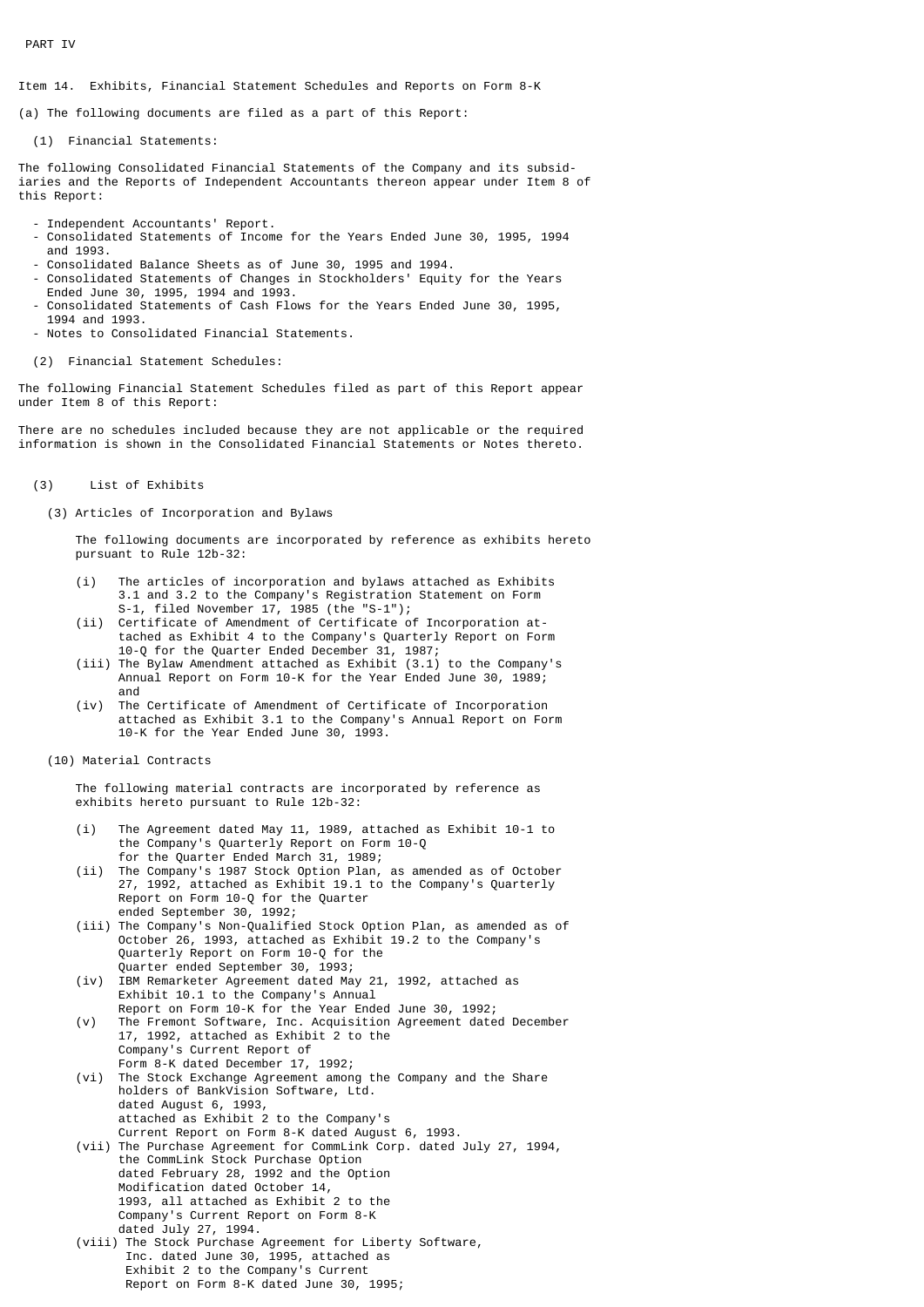- and (ix) The Marketing Agreement and Master Agreement, each dated June 30, 1995 between the Company and Broadway & Seymour, Inc. attached as Exhibit 10 to the Company's Current Report on Form 8-K dated June 30, 1995.
	- (22) Subsidiaries of the Registrant

 A list of the Company's subsidiaries is attached hereto as Exhibit  $22.$ 

(24) Consents of Experts and Counsel

Consent of Independent Accountants is attached hereto as Exhibit 24.

(b) Reports on Form 8-K:

 The Company filed a Form 8-K dated June 30, 1995 to report the acquisition of Liberty Software, Inc. under Item 2. The foregoing Form 8-K was amended to include financial statements on September 15, 1995.

# SIGNATURES

Pursuant to the requirements of Section 13 or 15(d) of the Securities Exchange Act of 1934, the Registrant has duly caused this report to be signed on its behalf by the undersigned, thereunto duly authorized this 27th day of September, 1995.

JACK HENRY & ASSOCIATES, INC., Registrant

 By /s/ Michael E. Henry Michael E. Henry Chairman of the Board

Pursuant to the requirements of the Securities Exchange Act of 1934, this report has been signed below by the following persons on behalf of the registrant and in the capacities and on the dates indicated:

| <b>SIGNATURE</b>                             | CAPACITY                                                                                               | DATE               |
|----------------------------------------------|--------------------------------------------------------------------------------------------------------|--------------------|
| /s/ Michael E. Henry<br>Michael E. Henry     | Chairman of the<br>Board and Chief<br>Executive Officer                                                | September 27, 1995 |
| /s/ Michael R. Wallace<br>Michael R. Wallace | President, Chief<br>Operations Officer<br>and Director                                                 | September 27, 1995 |
| /s/ John W. Henry<br>John W. Henry           | Senior Vice President September 27, 1995<br>and Director                                               |                    |
| /s/ Jerry D Hall<br>Jerry D. Hall            | Executive Vice<br>President and<br>Director                                                            | September 27, 1995 |
| /s/ William W. Caraway<br>William W. Caraway | Senior Vice President<br>and Director                                                                  | September 27, 1995 |
| /s/ Terry W. Thompson<br>Terry W. Thompson   | Vice President,<br>Treasurer and<br>Chief Financial<br>Officer<br>(Principal<br>Accounting<br>Officer) | September 27, 1995 |
| /s/ James J. Ellis<br>James J. Ellis         | Director                                                                                               | September 27, 1995 |
| /s/ Burton 0. George                         | Director                                                                                               | September 27, 1995 |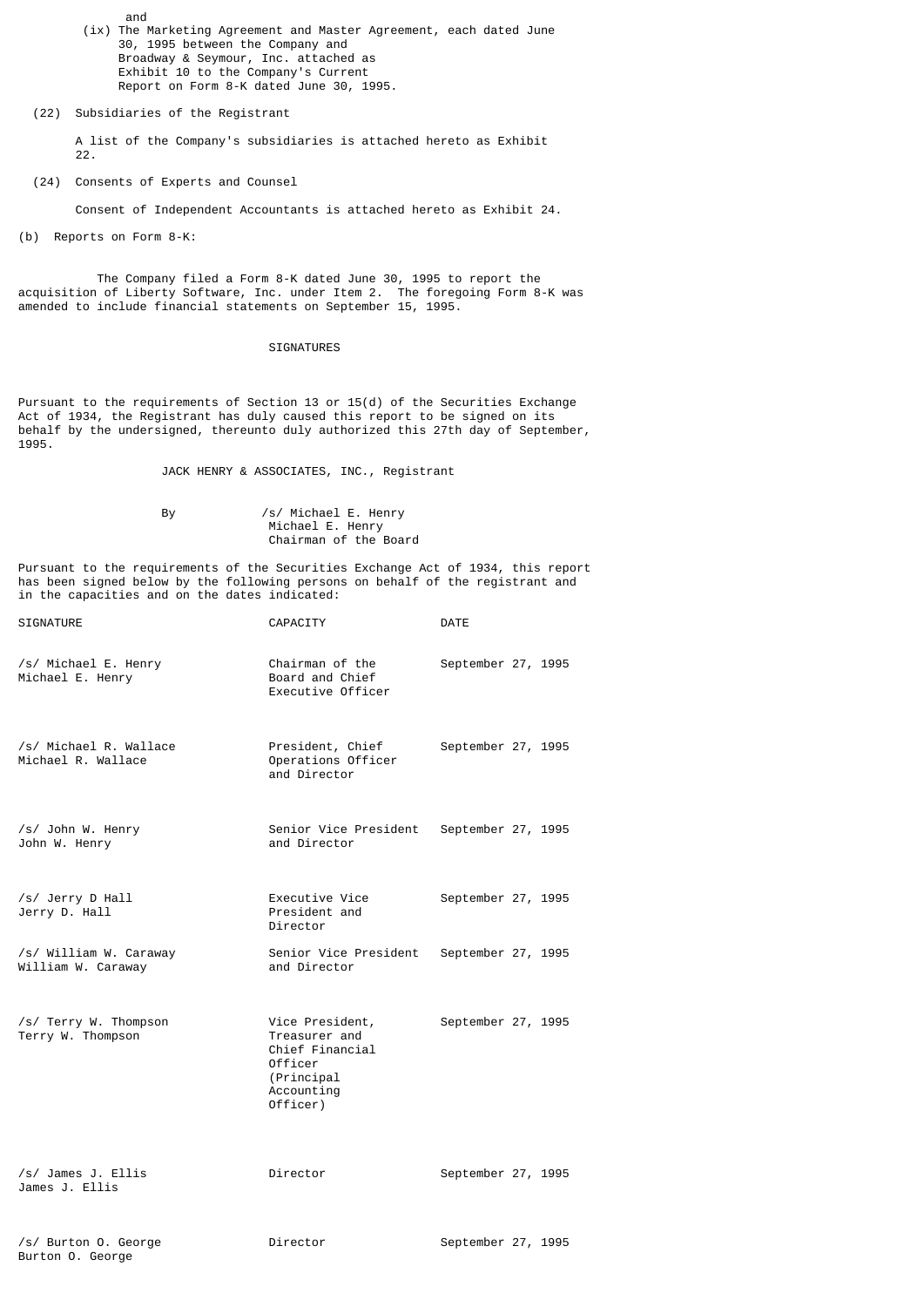Exhibit 22

 Jack Henry & Associates, Inc. List of Company's Subsidiaries

Jack Henry International, Ltd. Monett, Missouri

417-235-6652 (FAX) 417-235-8406

BankVision Software, Ltd. Monett, Missouri

417-235-6652 (FAX) 417-235-8406

CommLink Corp. Houston, Texas

713-894-3400 (FAX) 713-894-3434

Liberty Software, Inc. Charlotte, North Carolina

704-372-4281 (FAX) 704-344-3545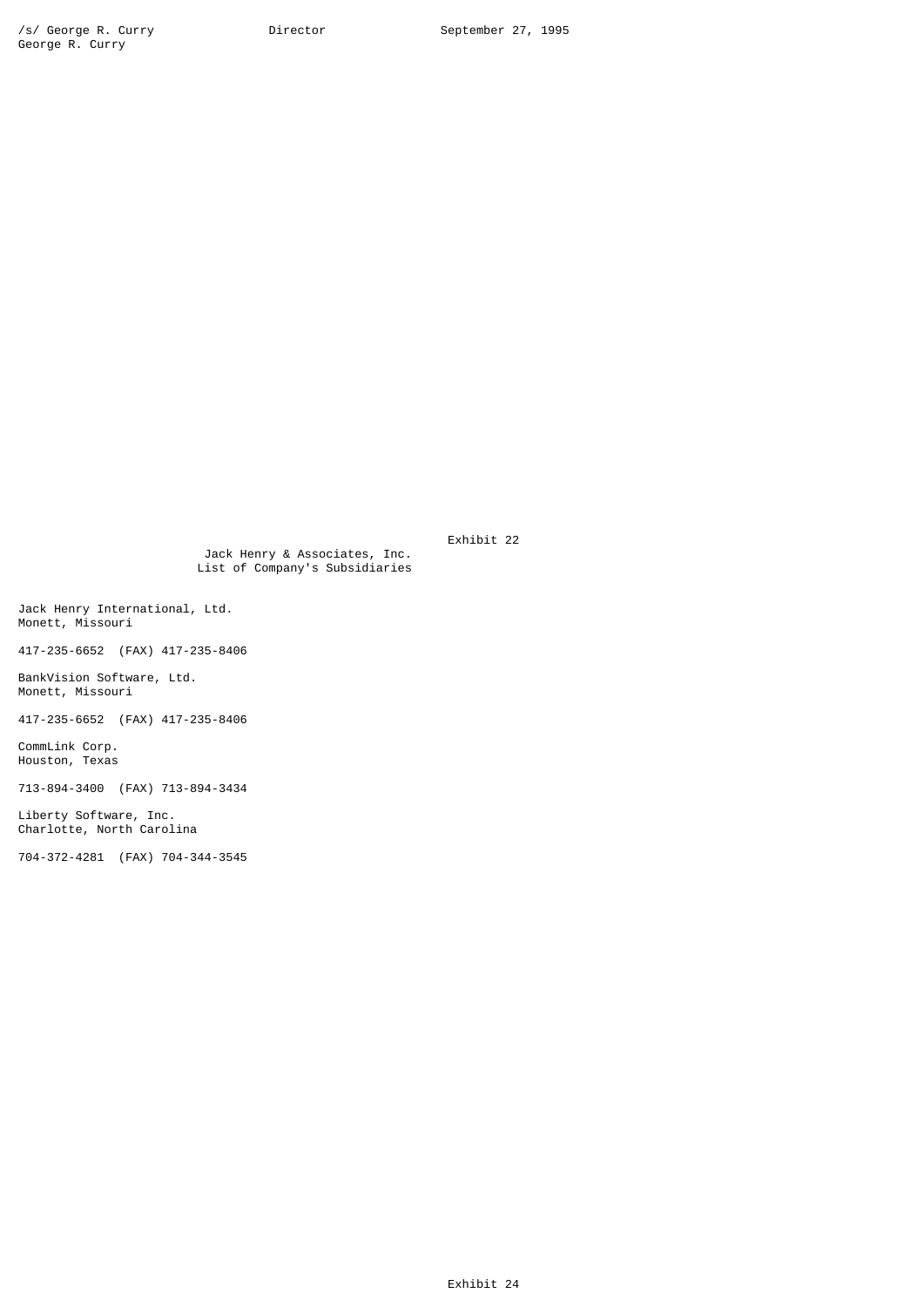Board of Directors Jack Henry & Associates, Inc.

 We consent to incorporation by reference in the Registration Statements on Form S-8 of JACK HENRY & ASSOCIATES, INC. (File Nos. 33-11866 and 33-34244) of our report dated August 11, 1995, relating to the consolidated balance sheets of JACK HENRY & ASSOCIATES, INC. AND SUBSIDIARY as of June 30, 1995 and 1994, and the related consolidated statements of income, changes in stockholders' equity, and cash flows and the related consolidated financial statement schedules for each of the three years in the period ending June 30, 1995, which report appears in the June 30, 1995 annual report on Form 10-K of JACK HENRY & ASSOCIATES, INC.

Baird, Kurtz & Dobson

Joplin, Missouri September 27, 1995